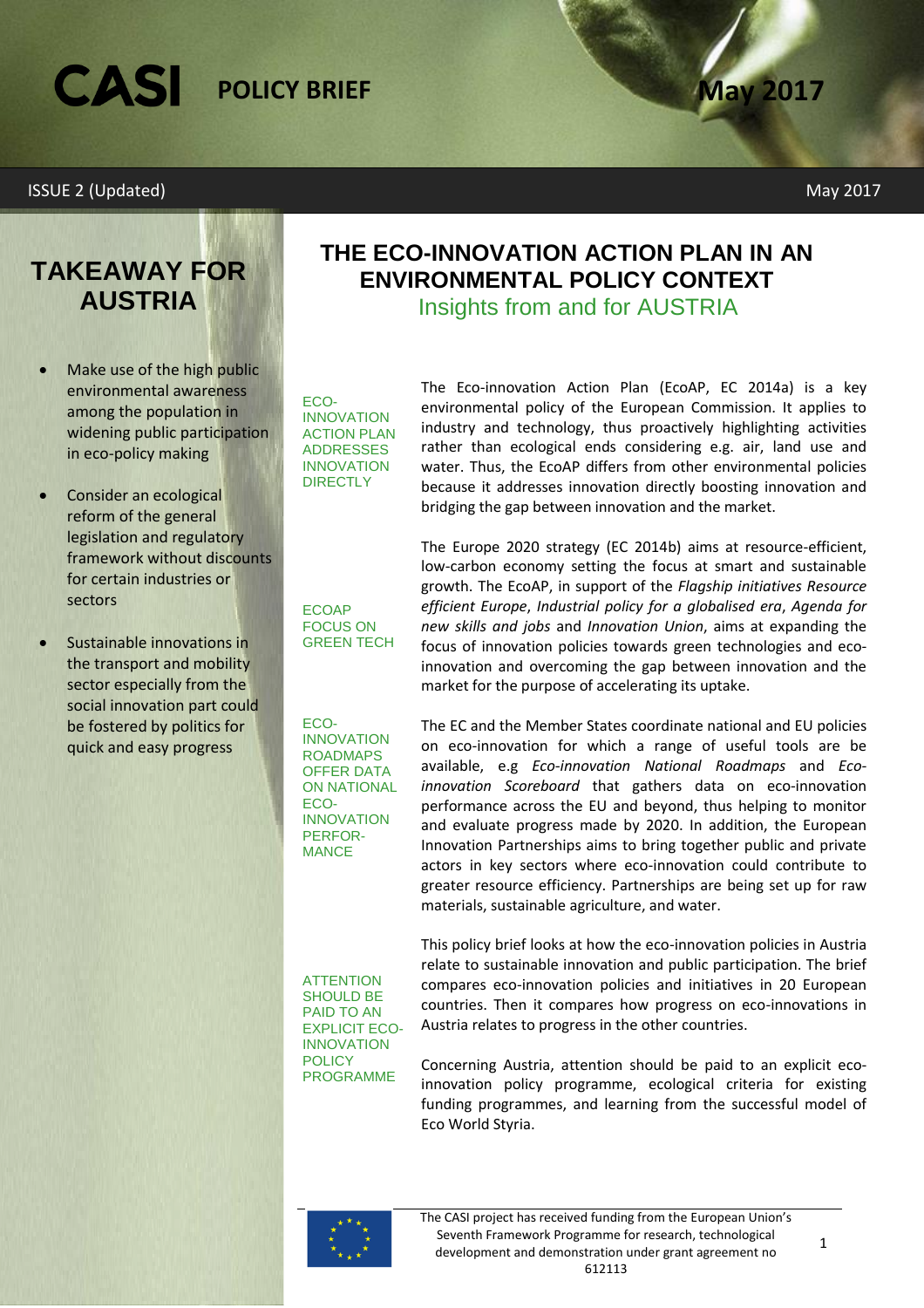#### **INTRODUCTION**

ECO-INNOVATION ACTION PLAN RELATES TO INDUSTRY AND **TECHNOLOGY** 

COUNTRY-SPECIFIC CHALLENGES AND OPPORTUNITIES IN FOCUS

The Eco-innovation Action Plan (EcoAP) is a broad policy framework, which includes actions to help build stronger and more stable market demand for eco-innovation that focus particularly on market supply and demand, on research and industry, and on policy and financial instruments.

The Eco-innovation Action Plan (EcoAP) addresses country-specific challenges and opportunities by shifting focus from environmental technologies to ecoinnovation, thus leading towards positive environmental, economic and employment impacts, in conjunction with the Europe 2020 initiative. Social impacts are also expected in terms of quality of life, and health in particular.

ECO-INNOVATION AT THE FOREFRONT OF EU ACTIONS

REDUCE PRESSURE ON THE ENVIRONMENT

BRIDGE THE GAP BETWEEN INNOVATIONS AND THE MARKET

**INCREASE** OPPORTUNITIES FOR THE CREATION OF GREEN JOBS

EcoAP complements three other Flagship Initiatives - Resource efficient Europe, Industrial policy for a globalised era, and Agenda for new skills and jobs - with a goal to put eco-innovation at the forefront of EU actions to reduce pressure on the environment, bridge the gap between innovations and the market, and increase opportunities for the creation of green jobs.

In 2015, EcoAP will enter a new phase that incorporates a systematic approach towards eco-innovation: a cross-sectoral approach engaging multiple stakeholders - individuals, public and private players - towards circular economy (EC 2014c). Research and innovation will have an important role in the new phase with goals to enable a long-term transformation, to integrate and coordinate R&I programmes, as well as to involve and engage regions and public authorities.

The Eco-innovation Action Plan (EcoAP) is one of the numerous environmental policies of the European Commission which focus on industry and technology, thus proactively activities to be realised into the foreground rather than ecological ends. Thus, the EcoAP differs from other environmental policies in the same domain since it addresses innovation directly, bridging the gap between innovation and the market. This policy brief adds to the continuation of the work previously done with the EcoAP roadmaps by recognising the most relevant and representative policy initiatives in Austria.

#### **ECO-INNOVATION POLICIES AND INITIATIVES IN AUSTRIA**

#### NO EXPLICIT ECO-INNOVATION POLICY IN AUSTRIA

There is no explicit eco-innovation policy programme implemented in Austria. However, a number of measures and strategies have been set up, which relate to eco-innovation issues. Overall, Austria's eco-innovation policies are represented by a mix of first and second generation policies, e. g. policies with a strong focus on end-of-pipe environmental technologies and energy and resource efficiency. Third generation policies that support systemic/radical eco-innovations are still largely absent. In Austria the leading eco-innovation



The CASI project has received funding from the European Union's Seventh Framework Programme for research, technological development and demonstration under grant agreement no 612113 <sup>2</sup>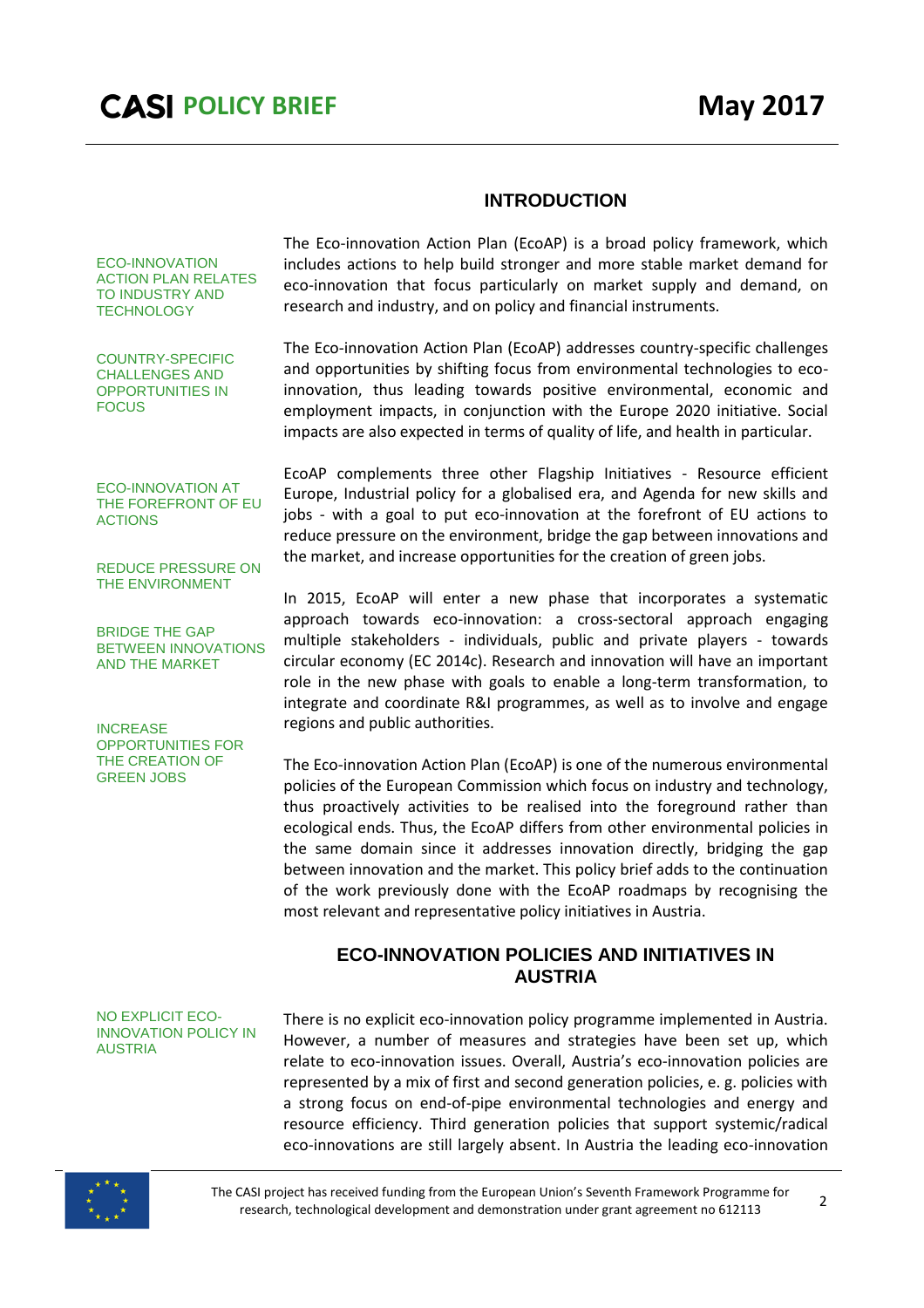CLEAN ENERGY, WASTE MANAGEMENT, ECO-

EFFICIENT **CONSTRUCTION**  sectors at this time are clean energy technologies, waste management and eco-efficient construction (Source: Eco country profile 2013).

Austria is seen in general as a leader in eco-efficient construction, and especially in passive house building in particular (see also the CASI sustainable innovation example of the L.I.S.I. House). Also in waste management, Austria's 30 year experience and the technological know-how of participating firms represents a clear advantage. The market potential within Austria nowadays is limited, given its already reached high standards, but there is a large export potential. In the clean energy sector Austria's suppliers of renewable energy services have shown good results, especially in the use of biofuels and smallscale hydropower, but also with heat pumps/exchangers and in using solar energy. The up and coming eco-innovative sectors are ecological forms of mobility (e. g. e-mobility, see again the CASI sustainable innovations nominated from the transport sector such as the Solartaxi Heidenreichstein), and resource efficiency, which includes resource reduction for products and processes.

CLEAN ENERGY, WASTE MANAGEMENT, ECO-EFFICIENT **CONSTRUCTION** 

Eco-innovation is playing an ever more important role in the Austrian economy. In 2011, 11.5% of Austrian production and service enterprises were categorised as being eco-innovative; their turnover was equivalent to 5.6% of total turnover in the production and service sectors (of enterprises with more than 9 employees). While this sector's turnover increased by 3.0% from 2008 to 2011, the eco-innovative shares of the sector increased by 16.6% to 18.6% in the same time. This is also reflected in employment growth: while the sector's employment grew by 0.4% from 2008 to 2011, the eco-innovative shares of the sector's employment grew by 4.9% to 7.4% in the same time (Source: Bliem M. et al., 2014).

#### **Green Tech Valley – Eco World Styria**

COMPANY CLUSTER IN CLEAN ENERGY AND ENVIRONMENTAL **TECHNOLOGY** 

STYRIA HAS A STRONG REGIONAL FOCUS ON **ECOLOGY** 

Eco-World Styria is the largest cluster of companies in the area of clean energy and environmental technology in Austria, comprising 80 companies, which generate an annual turnover of more than EUR 3.6 billion and have almost 18,000 employees in eco-innovation related areas.

Eco World Styria supports the companies and the location Styria with basic services and projects with strategic levers along the growth drivers innovation, know-how, and new markets. ECO is the supporting organisation of the economic-political initiative in the areas of energy and environmental engineering of the province of Styria. With 173 cluster partners, Eco World Styria is aiming at "E-C-O 20-20-20" in the strength fields of biomass, solar energy, mass flow and water/wastewater:

> **E "Employment:"** increase in the number of employees in Styrian environmental engineering companies to 20,000 until 2015

> **C "Competence:"** roughly doubling of the number of Styrian technology leaders to 20 until 2015

> **O "On top:"** increase in the international presentations in the media



The CASI project has received funding from the European Union's Seventh Framework Programme for research, technological development and demonstration under grant agreement no 612113 <sup>3</sup>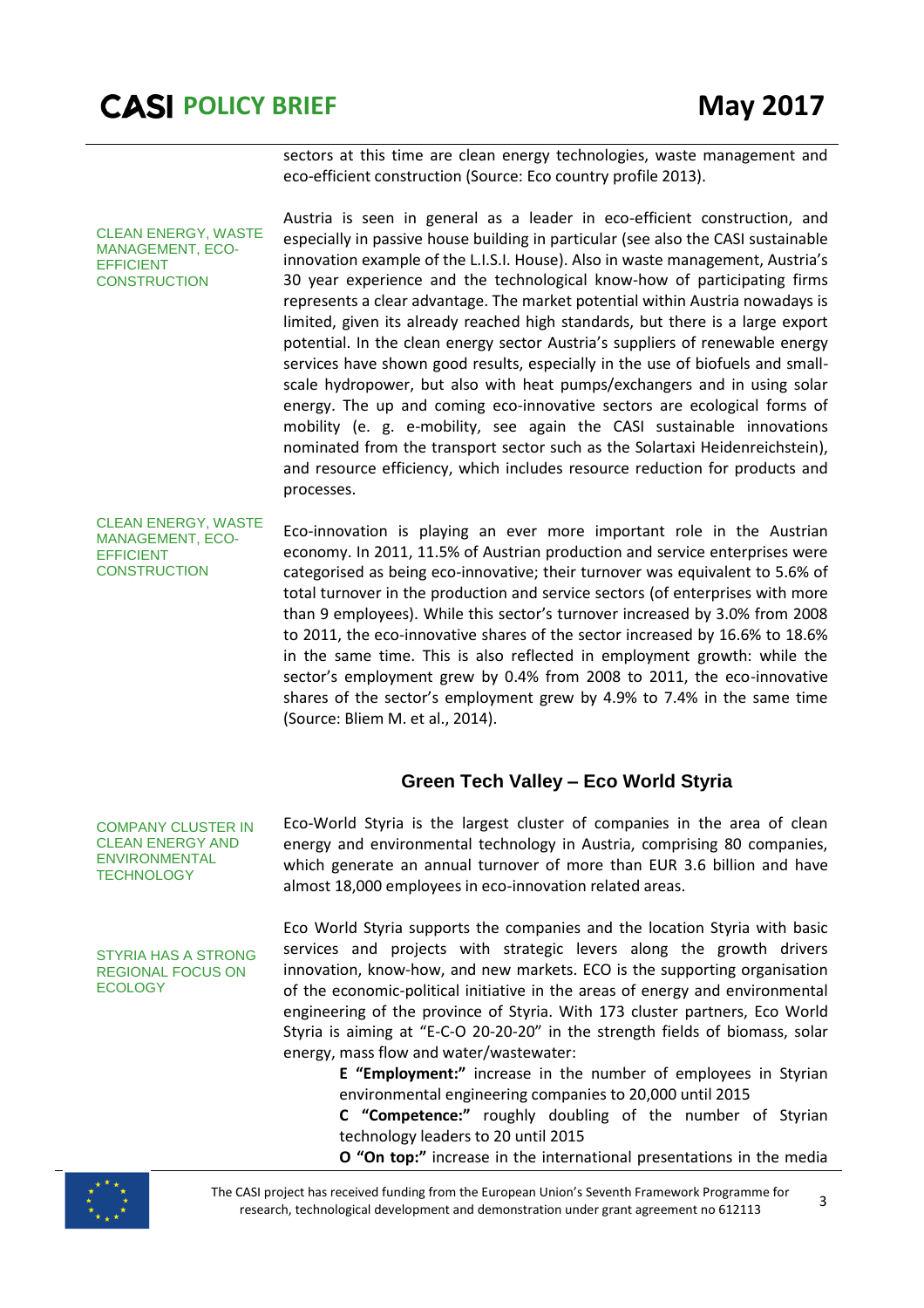AWARD-WINNING ECO CLUSTER

and at trade fairs to around 20 per year until 2015 (see: European [Cluster Collaboration Platfom.](http://www.clustercollaboration.eu/) 2017).

History: Eco World Styria has its roots in the project Eco & Co (running from 1998 and 2004), operated by TRIGON Development Consulting, and the network was converted to the company "Umwelttechnik-Netzwerkbetriebs GmbH", and the "Eco World Styria" brand established.

#### **Facts about Eco World Styria**

- 170 cluster-partner companies
- 1,3 companies' satisfaction with ECO (1=best grade, 5 = worst grade)
- 97% of the cluster-partner use 1 ECO's services [a](http://www.eco.at/cms/219/)ctively
- 62% of the cluster-partner use 3 ECO's services actively
- 1st result on google.at for "environmental technology"
- 100K customer contacts worldwide and 3 printed media per year
- 100K electronic customer contacts through 70 electronic media per year
- 1.000 personal contacts per year at events and meetings
- 120 individual consultations per year
- 66% businesswomen as advisors

(Source[:Greentech cluster 2017\)](https://www.greentech.at/).

Eco World Styria has been awarded with the following international prizes:

**First prize** World's best Cleantech cluster

Ranking 2012 of Global Cleantech Directory as well as Ranking 2010 of the US-Investor Network Cleantech Group www.cleantech.com (criteria: concentration, dynamic, innovation) (regarding cluster-partners' turnover, moderate comparability of sectors)

**Gold** Cluster management in Europe

With 98% of the achievable score, the cluster management of the Styrian environmental engineering cluster ECO WORLD STYRIA demonstrates excellence at the highest level and is awarded the Gold Label of the European Cluster Excellence Initiative (ECEI).

**Star** Growth through innovation in Europe

With innovative cluster services and double-digit growth rates in the industry, the Styrian green-tech cluster ECO WORLD STYRIA wins the prestigious "RegioStars Award 2012" for intelligent growth for Austria for the first time.

In its annual reports, Eco-World Styria provides an outlook to upcoming projects and products of future relevance. Among the issues listed in the latest Annual Report 2013 (Eco-World Styria, 2013), the following thematic areas and projects were featured:

- Landfill Mining Styria: re-opening landfill mines, in order to extract valuable raw materials from waste;
- Green Tech Tower: advancing renewable energy use in construction, e. g. through innovative, transparent photovoltaic cells on the buildings' surface;
- Recycling of cars: develop "backward planning" technologies to optimise the re-use of raw materials at the end of a car's products life-cycle.



The CASI project has received funding from the European Union's Seventh Framework Programme for research, technological development and demonstration under grant agreement no 612113 <sup>4</sup>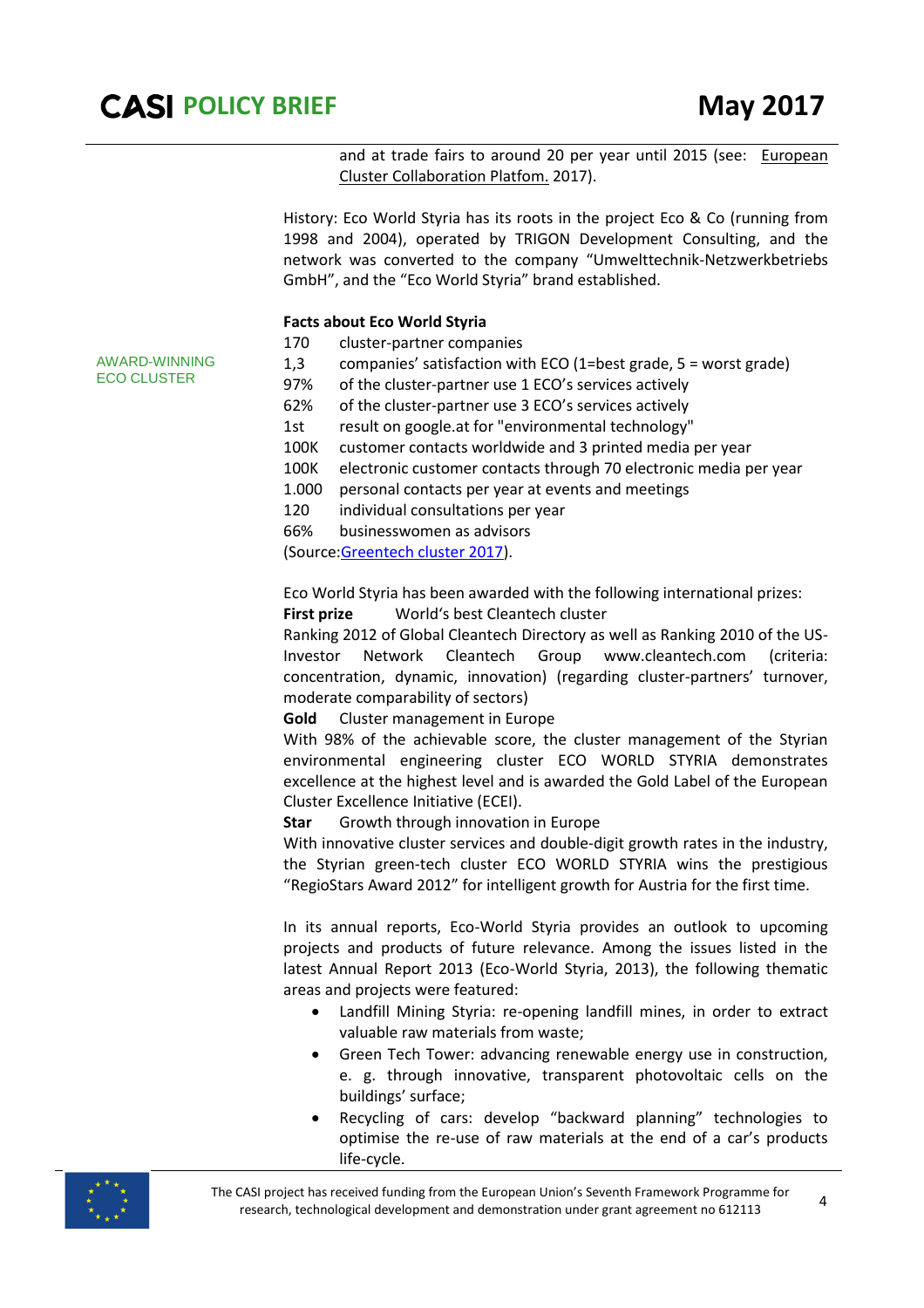

Source: (Source[:Greentech cluster 2017\)](https://www.greentech.at/).

#### **Ecoduna**

HANGING GARDENS AS AN ECO-INNOVATION

Ecoduna is the global innovation leader in photobioreactors for the continuous industrial production of microalgae and has two patented systems, "hanging gardens" and "deep pond", which are innovative systems of photobioreactors (PBR). Both technologies increase the photoactive volume as well as reduce the energy input and land demand for algae cultivation. Ecoduna's technology hanging gardens is an algae cultivation system which enables the production of microalgae in a particularly effective manner.

Compared to other algae production system, ecoduna has developed key innovations. One of the most important features is that light inhibition is prevented by diluting sunlight. The second important feature of hanging gardens is the enormously increased surface exposed to the sun. By these measures, a far better productivity is achieved, resulting in a technologically of outstanding competitive advantage in the cultivation of microalgae.

History: The company was founded by Franz Emminger and Martin Mohr in 2010 in Lower Austria after five years of R&D. Meanwhile ecoduna defines itself '*as world's first continuously-producing algaculture systems. 'These patented photobioreactors work 24 hours a day, 365 days a year, constantly producing biomass from microalgae. This milestone of algae research has created a buzz and garnered important national and international awards (e.g. Energy Globe Award, State Prize for Innovation).* (Cited from: [Ecoduna](https://www.ecoduna.com/entwicklung.html?lang=en)  [2017\)](https://www.ecoduna.com/entwicklung.html?lang=en).

*Today, the "ecoduna algae pioneers" are the worldwide technology leaders in industrial-scale algae cultivation. Their methodologically-sound process makes possible the efficient production of biomass on an industrial scale. This new technology establishes a wide array of uses in the pharmacological, chemical, food and cosmetics industries in addition to energy and environmental technologies.* (Cited from[: Ecoduna 2017\)](https://www.ecoduna.com/entwicklung.html?lang=en).

Ecoduna is mainly founded by equity capital from private investors, and Austrian and European development funds.

Ecoduna has been awarded with the following national and international prizes:

- 2014 Energy Globe World Award 2013 (Category Fire) 1st place
- 2013 Energy Globe World Award, Lower Austria 1st place
- 2012 Milestone, Dr. Erwin Pröll Zukunftspreis 1st place
- 2010 Prize for Outstanding Innovation, province of Lower Austria
- 2010 Prize for Technical Innovation, Lower Austrian Economic Chamber
- 2010 ecoduna partners with Autodesk CleanTech

ANSWERS TO INCREASING BIOFUEL PRODUCTION WASTE

- 2009 RIZ Genius Award 1st place ("Energy from Algae")
- (Source: [Ecoduna 2017.](https://www.ecoduna.com/entwicklung.html?lang=en))

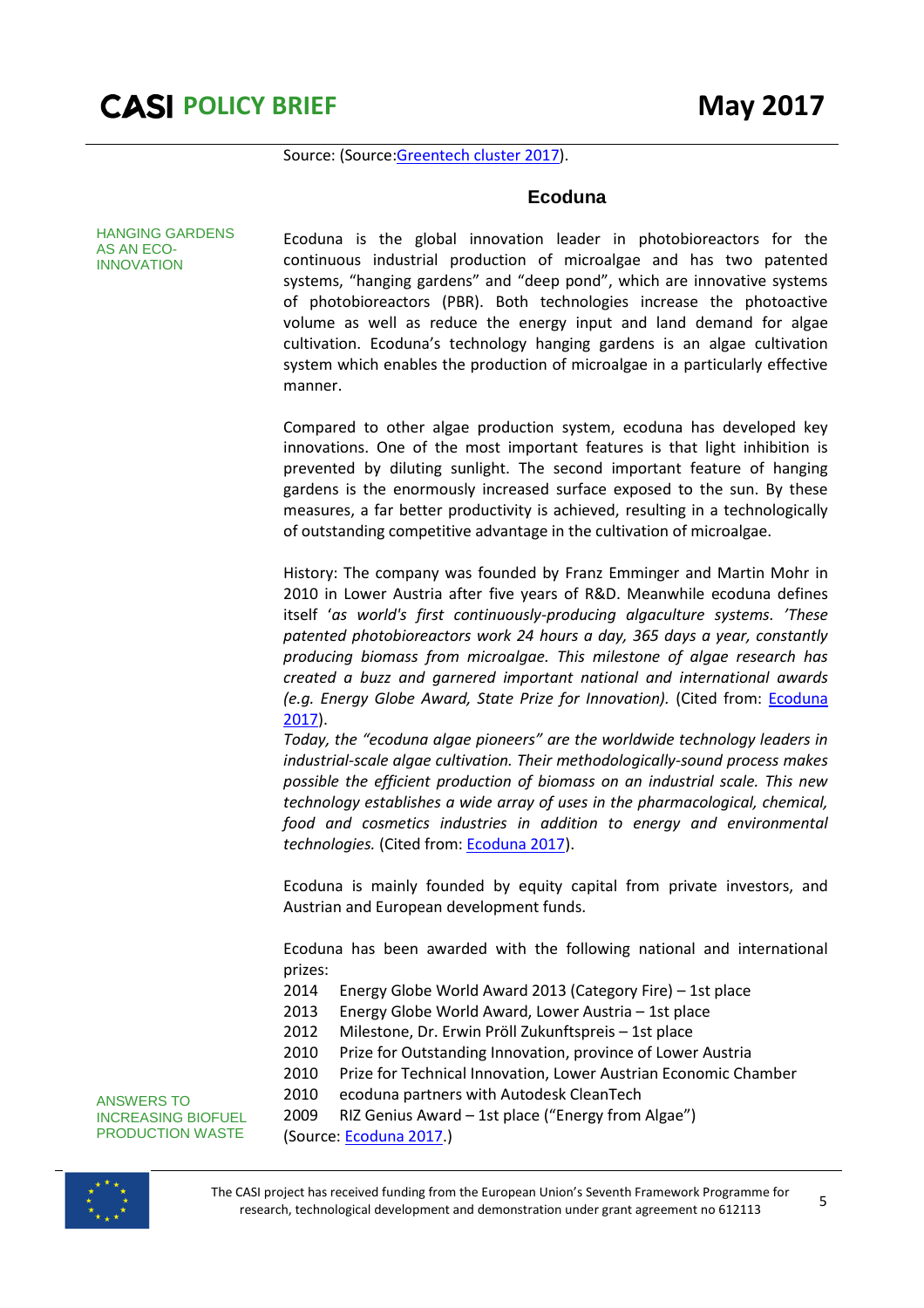#### **ab&cd Innovations**

ab&cd innovations, located in Vienna, *developed a technology for the conversion of glycerol, a by-product of biodiesel production, into lactic acid.* (Source: [ad&cd innovations 2017.\)](http://www.abandcd.com/Innovations.913.0.html?&no_cache=1&L=1) ab&cd deals on the one hand with the oversupply of glycerol and the rising demand for lactic acid on the other hand.

*The process is especially developed for application in biodiesel production plants. It can even be integrated into existing production facilities and enables biodiesel producing companies the exploration of a new sector: the rising market of lactic acid. Due to the use of crude glycerol for the chemical fabrication of DL-lactic acid, the use of starch containing food crops can be avoided. ab&cd innovations works closely with biodiesel companies to leverage existing crude glycerol streams into lactic acid* (Source: Eco country profile 2013).

ab&cd innovations has been awarded with the following prizes:

- 2014 nominated for the Energy Globe Award Vienna (category earth)
- 2013 GEWINN Young-Entrepreneur Competition 2013
- 2013 Environmental prize of the City of Vienna
- 2013 Mercur Innovation Award (2nd place in category Green Economy)
- 2012 Austrian federal prices for environmental and energy technology
- 2012 Start Up Ressourceneffizienz prize

(Source: [ad&cd innovations 2017.\)](http://www.abandcd.com/Innovations.913.0.html?&no_cache=1&L=1)

#### **INSIGHTS FROM EUROPEAN POLICY ACTIONS**

A review of the identified eco-innovation policies in the studied European countries reveals similarities in geographical and strategic scopes. Ecoinnovation policies typically address issues at national levels rather than at regional or local levels. This is very understandable, as national systems have been recognized to be important for the development of innovations (Lundvall 1992). Furthermore, national innovation systems represent an adequate way to support desired development of technological and economic activity without distorting markets.

Sustainable innovation (SI) priorities relating to climate action, resource efficiency and raw materials are not specifically targeted within the policy initiatives. Instead, policies address sustainable innovation across these priorities and provide instruments to fulfil their targets.

Funding instruments appear a common policy instrument in the studied European countries. Sustainable innovation is then realised through these instruments. If European countries were to address specific and detailed SI priorities, integrating more explicit SI targets in the funding instruments would be useful.

ECO-INNOVATION POLICIES IN EUROPE ADDRESS ISSUES AT NATIONAL LEVEL

SI PRIORITIES RELATING TO CLIMATE ACTION, RESOURCE EFFICIENCY AND RAW MATERIALS ARE NOT SPECIFICALLY TARGETED

FUNDING INSTRUMENTS **COMMON** 

POLICIES RELY ON MARKET ACTORS TO

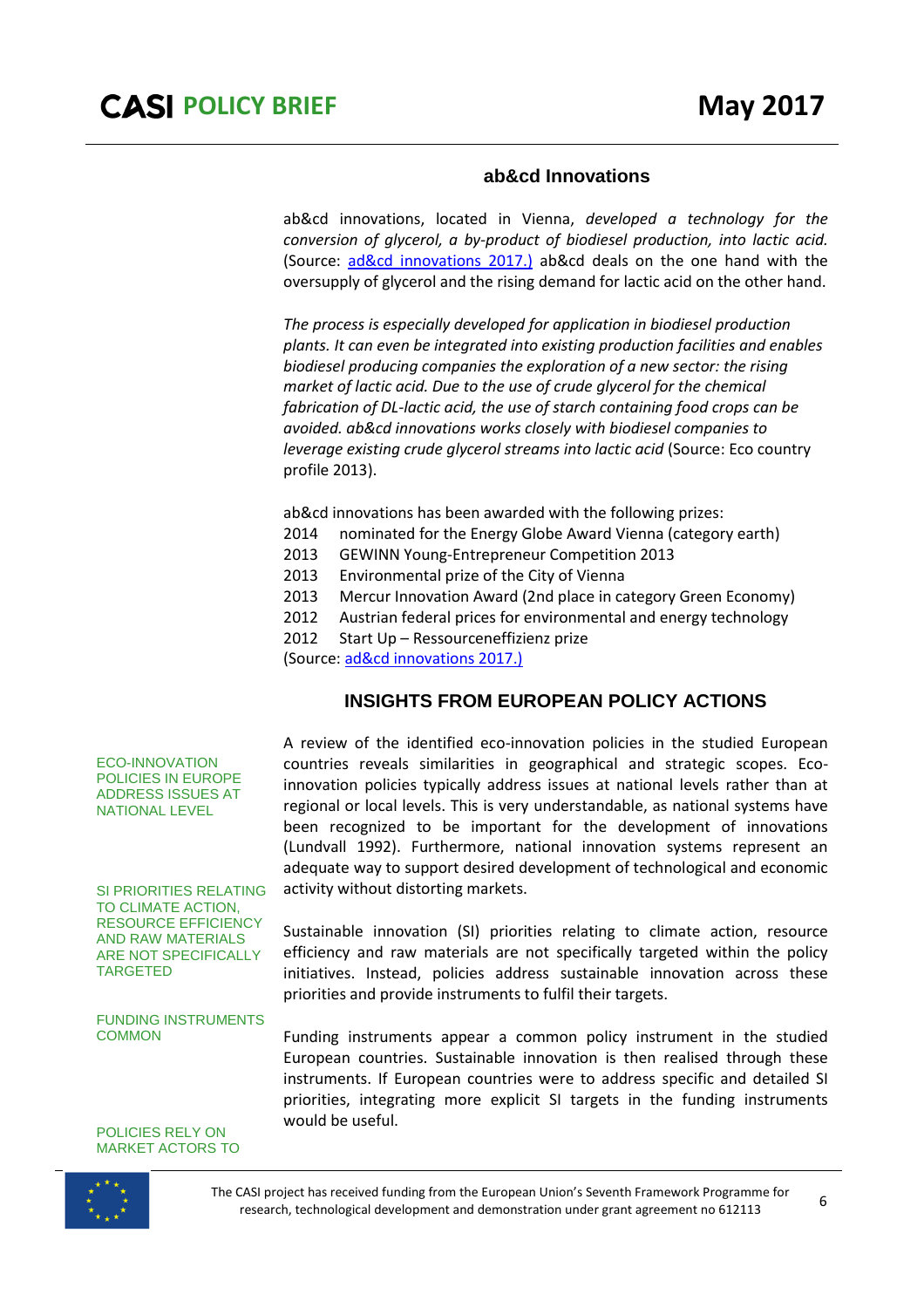| <b>REALIZE DIFFUSION OF</b><br><b>ECO-INNOVATIONS</b><br><b>CREATION OF ECO-</b>             | Current funding instruments highlight the role of companies and the creation<br>of innovations and eco-innovation is then seen to promote growth and<br>competitiveness. Funding instruments put less emphasis on the use or<br>adoption of eco-innovation. For large scale adoption of eco-innovation,<br>demand-side instruments could complement supply-side instruments.<br>Currently, eco-innovation policies rely on market actors and activities to<br>realise the diffusion of eco-innovations (cf. Rogers 1995).                                                                                                                                                                                                                                                                                              |
|----------------------------------------------------------------------------------------------|------------------------------------------------------------------------------------------------------------------------------------------------------------------------------------------------------------------------------------------------------------------------------------------------------------------------------------------------------------------------------------------------------------------------------------------------------------------------------------------------------------------------------------------------------------------------------------------------------------------------------------------------------------------------------------------------------------------------------------------------------------------------------------------------------------------------|
| <b>INNOVATIONS FOR</b><br><b>PROMOTION OF</b><br><b>GROWTH AND</b><br><b>COMPETITIVENESS</b> | The fact that the eco-innovation policies in the studied European countries do<br>not generally fall under SI priorities that are in the focus of the CASI-project<br>confirms the notion that the eco-innovation forms a special category under<br>the policies related to environment. The focus in eco-innovation policy is to<br>build economic growth, enhance national and global competitiveness, and<br>increase employment while emphasising the ecological sustainability aspects<br>whereas environmental policies, typically, focus more on reducing the adverse<br>effects of these activities within specific fields showcasing that CASI concerns<br>with sustainable innovation policy developments are highly relevant.                                                                               |
| LOW LEVEL OF PUBLIC<br>PARTICIPATION.                                                        | Eco-innovation policy initiatives throughout Europe showcase a low level of<br>public participation. The methods of embracing the public in eco-innovation<br>policies are conventional and not particularly novel or innovative meaning<br>that public participation remains at similar levels as in other types of<br>innovation policies. In addition, the public is mainly considered as actors and<br>stakeholders rather than the general public and lay people. Moreover, the<br>policy initiatives reviewed here usually consider the public rather as a target<br>group instead of seeing it as an actor. Similarly, the general approach appears<br>to be involving the public through representativity rather than directly, each<br>calling for distinct measures when developing sustainable innovations. |
|                                                                                              | <b>AUSTRIA IN A EUROPEAN PERSPECTIVE</b>                                                                                                                                                                                                                                                                                                                                                                                                                                                                                                                                                                                                                                                                                                                                                                               |
| <b>STRONG FOCUS</b><br><b>ON SMES</b>                                                        | In Austria the focus of eco-innovation policies is clearly set on two pillars:<br>strengthening the innovative competencies in Austrian SMEs with ecological<br>aspects playing a very important role and increasing ecological standards via<br>general public legislation. The Austrian klimaaktiv programme is a major<br>funding and innovation management programme fostering the eco-innovative<br>humanpower of Austrian SMEs.                                                                                                                                                                                                                                                                                                                                                                                  |
| <b>STRONGER GENERAL</b>                                                                      | Compared to Scandinavian countries Austrian eco-policies could be stronger<br>ctill. Also the discounts for large industrial companies or the relatively poor                                                                                                                                                                                                                                                                                                                                                                                                                                                                                                                                                                                                                                                          |

STRONGER GENERAL LEGISLATION NEEDED

still. Also the discounts for large industrial companies or the relatively poor benchmarking in the transport and mobility sector are still not being addressed adequately.

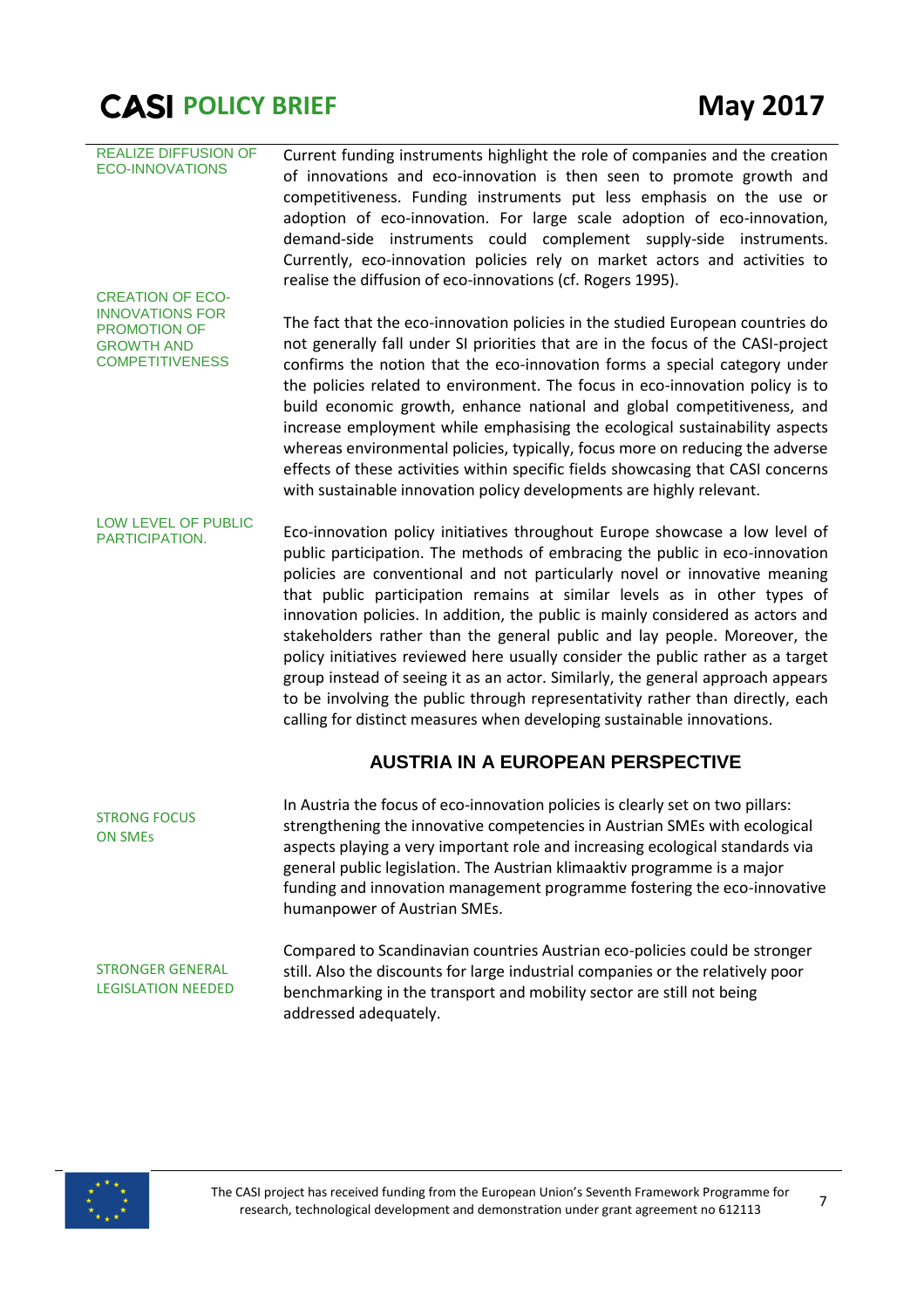#### **RECOMMENDATIONS FOR POLICYMAKERS IN AUSTRIA**

- Public participation is rather little even though public environmental awareness among the wider public is generally high
- The general legislation and regulatory framework is hardly ecologically oriented, rather than coming up with eco policies are general ecological standpoint could be implemented
- Austria could enforce stronger ecological restrictions in areas where it is lagging behind such as the mobility sector; a set of good social and ecological innovations could be fostered

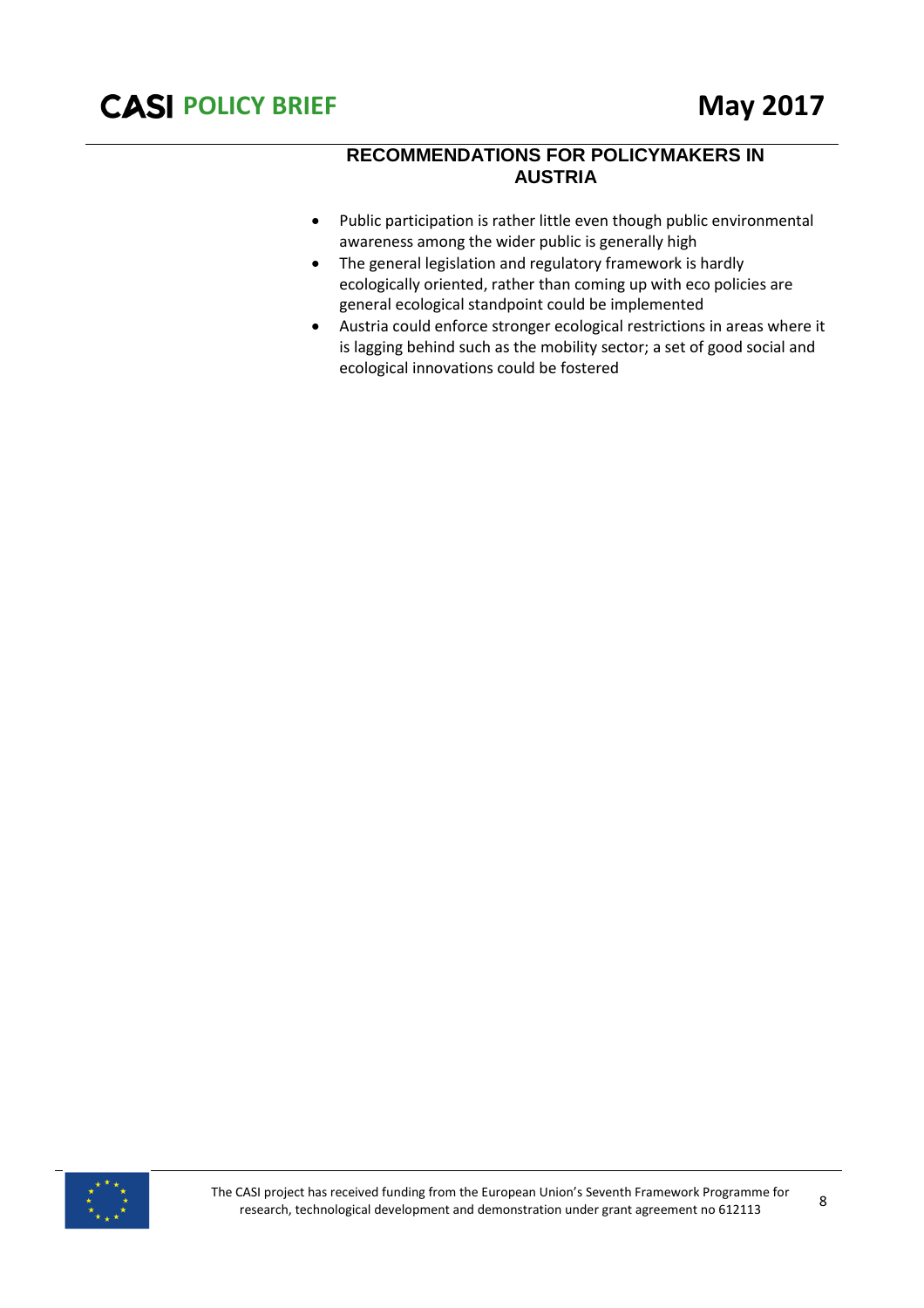#### **Further Reading and References:**

- 1. ab&cd innovations 2017. Innovations. [http://www.abandcd.com/Innovations.913.0.html?&no\\_cache=1&L=1](http://www.abandcd.com/Innovations.913.0.html?&no_cache=1&L=1)
- 2. Bliem M. et al. (2014): Das Potenzial von Öko-Innovationen für den Standort Österreich (own translation: The potential of eco-innovation for Austria) Research Report; Institute for Advanced Studies, Vienna
- 3. Directorate General for Environment of the Euroopean Commission (2014): Environment for Europeans. Green Week Supplement 2014.
- 4. EC (European Commission) (2014a). Environment. Eco-Innovation Action Plan.
- 5. EC (European Commission) (2014b). Europe2020. [http://ec.europa.eu/europe2020/index\\_en.htm](http://ec.europa.eu/europe2020/index_en.htm)
- 6. EC (European Commission) (2014c). Environment[. http://ec.europa.eu/environment/circular](http://ec.europa.eu/environment/circular-economy/index_en.htm)[economy/index\\_en.htm](http://ec.europa.eu/environment/circular-economy/index_en.htm)
- 7. Ecoduna 2017. Ecoduna development.<https://www.ecoduna.com/entwicklung.html?lang=en>
- 8. Eco country profile (2013): Eco-innovation in Austria
- 9. Eco World Styria (2012): GREEN TECH VALLEY Ein- & Ausblick. Jahresbericht 2012 & Ausblick 2013 der eco world styria (own translation: Green tech valley – insight and outlook. Annual report 2012) [http://ec.europa.eu/environment/ecoap/index\\_en.htm](http://ec.europa.eu/environment/ecoap/index_en.htm)
- 10. Euroepan Cluster Collaboration Platform 2017. Human.technology Styria GmbH. <http://www.clustercollaboration.eu/>
- 11. Green Tech Cluster 2017. World's 1<sup>st</sup> in Green Tech. Retrieved from: https://www.greentech.at/
- 12. Lundvall, B-Å. (ed.) (1992). National Systems of Innovation: Towards a Theory of Innovation and Interactive Learning. London: Pinter Publishers.
- 13. Rogers, E.M. (1995). Diffusion of Innovations.  $4<sup>th</sup>$  ed. New York: Free Press.
- 14. Tregner-Mlinaric, Anita & Repo, Petteri (2014). The Eco-Innovation Action Plan in an Environmental Policy Context. CASI Policy Briefs. CASI-PB-2.2014 EUROPE. [www.casi2020.eu](http://www.casi2020.eu/)

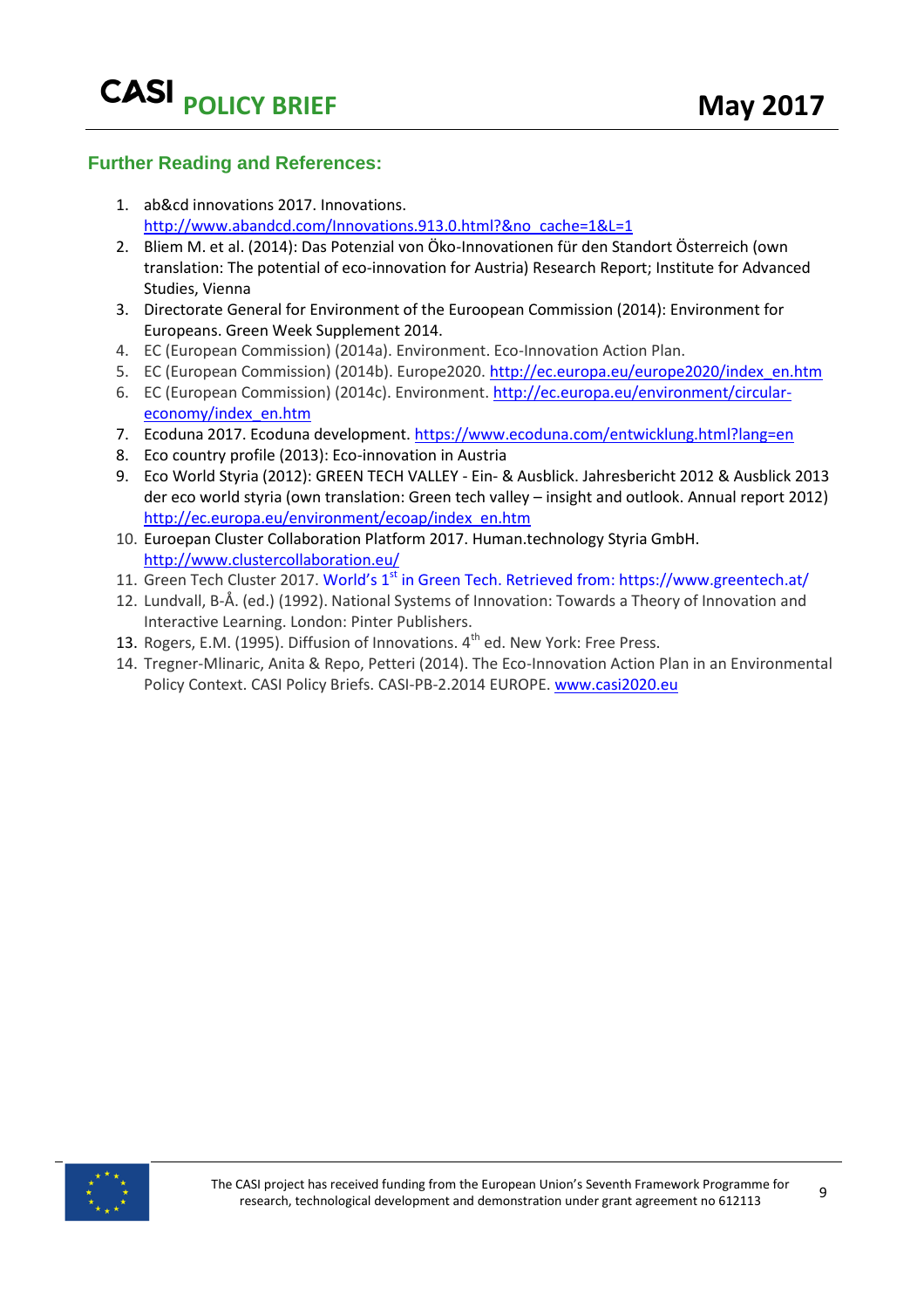## **CASI Project Description**

**PROJECT TITLE: Public Participation in Developing a Common Framework for Assessment** and Management of Sustainable Innovation (CASI) **COORDINATOR:** ARC Fund, Bulgaria: Zoya Damianova. **CONSORTIUM:** The CASI consortium consists of 19 partners representing 12 European countries. Country correspondents extend the reach to 28 countries. **FUNDING SCHEME:** Coordination and support action, funded under the 7th Framework Programme of the European Community, SCIENCE-IN-SOCIETY-2013.1.2-1. **DURATION:** 42 months, 1/2014-6/2017 **BUDGET:** 4.5 M€, 428 person months **WEBSITE:** [www.CASI2020.eu](http://www.casi2020.eu/) **REFERENCE:** Schwarz-Wölzl, Maria; Wollner, Maximilian; Matschoss, Kaisa; Kaarakainen,

Minna; Repo, Petteri; Tregner-Mlinarić, Anita; (2014). CASI Policy brief: ECO-INNOVATION ACTION PLAN IN AN ENVIRONMENTAL POLICY CONTEXT, Insights from and for Austria. [www.CASI2020.eu](http://www.casi2020.eu/)

#### **Contacts:**

Zentrum für Soziale Innovation Maria Schwarz-Wölzl Email: [schwarz@zsi.at](mailto:schwarz@zsi.at) Phone: +43 1 4950442-52

Zentrum für Soziale Innovation Maximilian Wollner Email: [mwollner@zsi.at](mailto:mwollner@zsi.at) Phone: +43 1 4950442-36

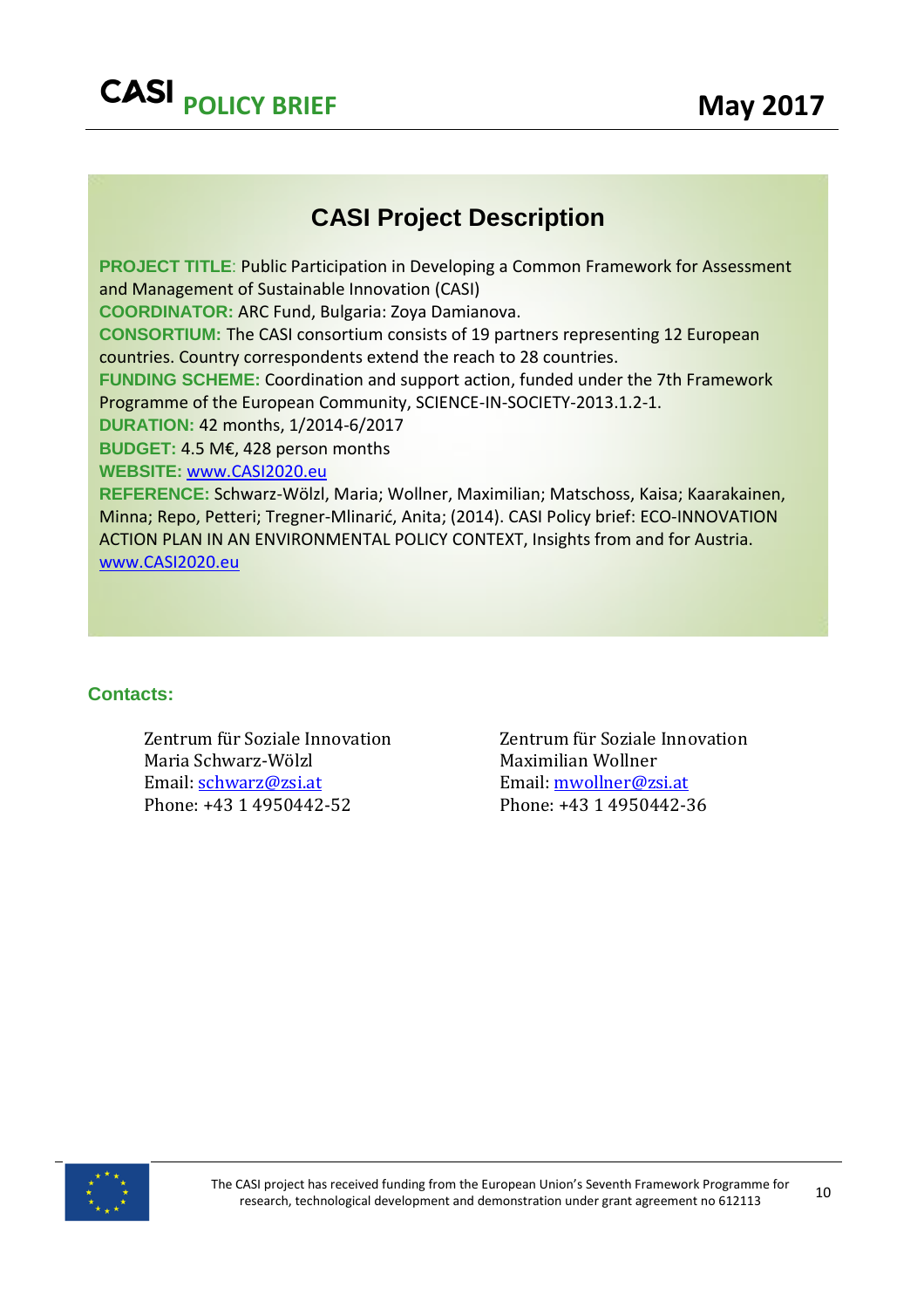| <b>Country</b>                          | <b>Policies and initiatives</b>                                                                                                                                                                                        | <b>Sustainability</b>                                                                                                                                                                                                                                            | <b>Public participation</b>                                                                       | <b>Observation</b>                                                                                                                                                                                                                                                         |
|-----------------------------------------|------------------------------------------------------------------------------------------------------------------------------------------------------------------------------------------------------------------------|------------------------------------------------------------------------------------------------------------------------------------------------------------------------------------------------------------------------------------------------------------------|---------------------------------------------------------------------------------------------------|----------------------------------------------------------------------------------------------------------------------------------------------------------------------------------------------------------------------------------------------------------------------------|
| <b>AUSTRIA</b>                          |                                                                                                                                                                                                                        |                                                                                                                                                                                                                                                                  |                                                                                                   |                                                                                                                                                                                                                                                                            |
| Green Tech Valley -<br>ECO World Styria | support for eco-innovative enterprises<br>in a region of Austria to strengthen<br>the region's know-how and<br>socioeconomic situation                                                                                 | a strong focus is put on eco-<br>innovation such as cleantech and<br>other environmental-technical aspects                                                                                                                                                       | Styria region supports the cluster<br>(general support but also several<br>prizes, awards, funds) | the Austrian region Styria focusses on<br>support of innovative enterprises in<br>the sector of recycling, renewable<br>energy, clean and green tech, and<br>similar sectors, thus fostering the<br>growth of competences in this<br>promising future sector in the region |
| ecoduna                                 | development of algae cultivation<br>systems to meet future's energy<br>demands using one of the most<br>promising renewable raw materials                                                                              | researching key innovations for a large<br>number of applications in raw<br>materials and resources needs in the<br>future (e.g. animal nutrition, biofuel<br>production, technical<br>implementations, water treatment,<br>biomass, carbon capture and storage) | Lower Austria region supports the<br>company's eco-innovation (several<br>prizes, awards, funds)  | a company from Lower Austria<br>specialising in one of the hottest<br>topics in clean tech research in the<br>past years                                                                                                                                                   |
| ab&cd innovations                       | development of treatment<br>technologies to deal with a by-product<br>of increased bio-diesel and fatty acids<br>production closing the gap between<br>oversupply of glycerol and the rising<br>demand for lactic acid | improved use of resources supporting<br>the establishment of sustainability<br>and eco-innovative chemistry into<br>industrial production and processing                                                                                                         | Vienna region supports the company's<br>eco-innovation (several prizes,<br>awards, funds)         | a company specialising in eco-<br>innovative technologies for efficient<br>and environmentally friendly usage of<br>by-products                                                                                                                                            |
| <b>BELGIUM</b>                          |                                                                                                                                                                                                                        |                                                                                                                                                                                                                                                                  |                                                                                                   |                                                                                                                                                                                                                                                                            |
| Symbiose                                | not-for-profit, business led,<br>government supported 'sustainable<br>resource matchmaking valorisation<br>platform' that searches for and<br>exchanges 'want resources' and 'have<br>resources'                       | sustainability from economic (reuse of<br>a side-stream, less use of materials),<br>and environmental (reuse and recycle,<br>lower ecological footprint of end-<br>products) perspective                                                                         | business                                                                                          | businesses increasingly acknowledge<br>the benefit of closing loops                                                                                                                                                                                                        |
| iMade                                   | new business model for a regional<br>network in which cutting edge<br>technology (e.g. 3D-printing) and<br>shared infrastructure are used to<br>locally produce small volumes of tailor<br>made products               | sustainability from economic (local<br>new business opportunities), social<br>(new jobs, local production, short<br>value chains) and environmental<br>(products with a smaller ecological<br>footprint, short value chain)<br>perspective                       | (local) business and consumers                                                                    | Although iMade is still in the phase of<br>concept/idea, a number of local SMEs<br>are showing interest in piloting this<br>new business model.                                                                                                                            |
| <b>UPV</b>                              | new business model in which not only                                                                                                                                                                                   | sustainable from economic (recycling,                                                                                                                                                                                                                            | business and consumers                                                                            | economic sectors create new                                                                                                                                                                                                                                                |

### Appendix 1 Eco-innovation policies and initiatives in 20 countries.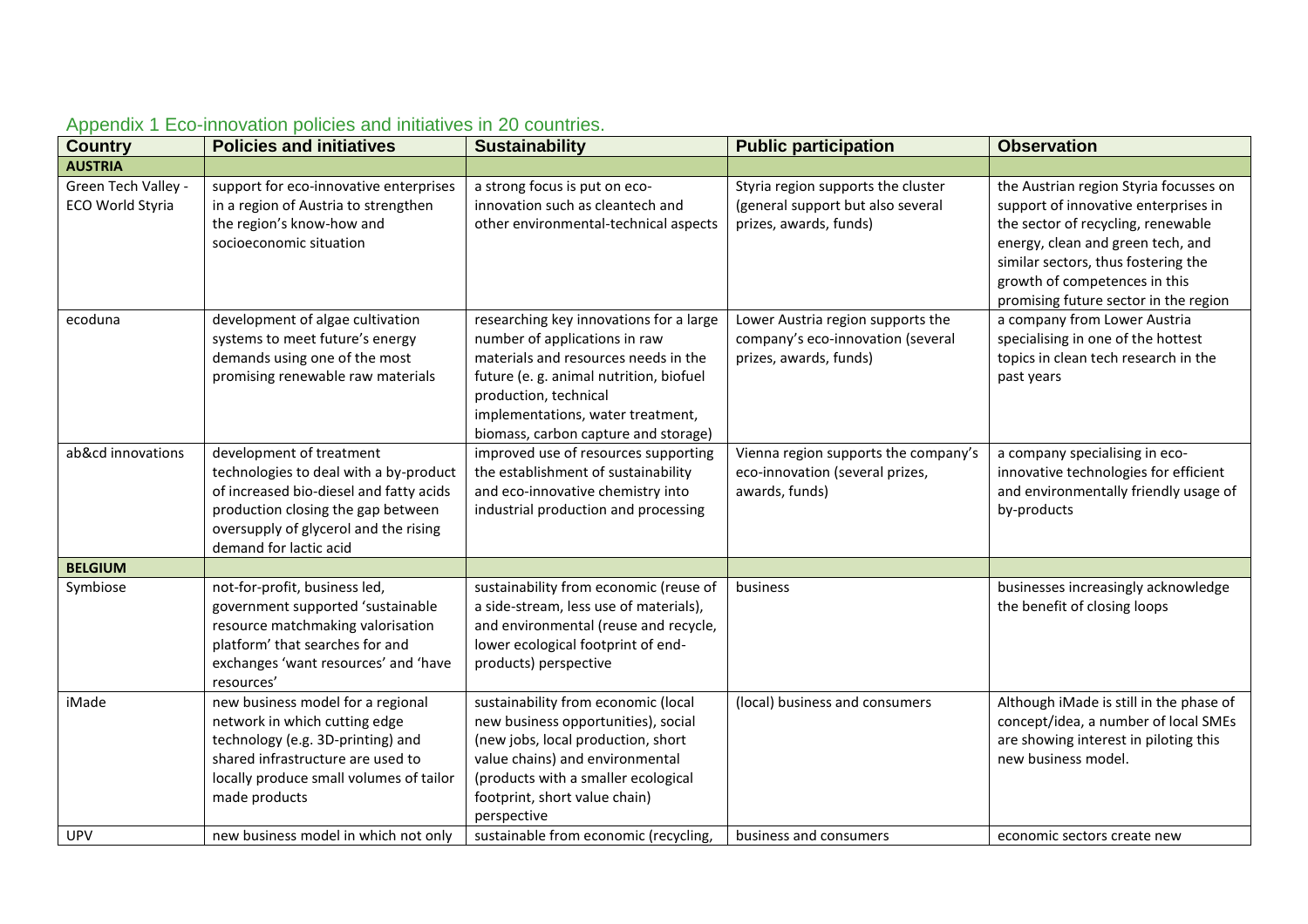|                                                                                                                                                                                                                                                                              | the government is responsible for<br>collecting and recycling waste, but<br>producers themselves are more and<br>more held responsible for the impact<br>of produced products during all<br>phases of its life cycle.                                                                                                                                                                                                                                                                                                         | less import of (raw) materials),<br>environmental (closing loops,<br>recycling waste) and social (enhancing<br>the environmental responsibility of<br>business) perspective                                                                                                                                                                                                                                                   |                                                                                                                                                                                                                                                                                                                                                                            | organisations that are given the task<br>of collecting and recycling waste<br>coming from the products produced in<br>the particular sector.                                                                                                                                                                                                                                                                                           |
|------------------------------------------------------------------------------------------------------------------------------------------------------------------------------------------------------------------------------------------------------------------------------|-------------------------------------------------------------------------------------------------------------------------------------------------------------------------------------------------------------------------------------------------------------------------------------------------------------------------------------------------------------------------------------------------------------------------------------------------------------------------------------------------------------------------------|-------------------------------------------------------------------------------------------------------------------------------------------------------------------------------------------------------------------------------------------------------------------------------------------------------------------------------------------------------------------------------------------------------------------------------|----------------------------------------------------------------------------------------------------------------------------------------------------------------------------------------------------------------------------------------------------------------------------------------------------------------------------------------------------------------------------|----------------------------------------------------------------------------------------------------------------------------------------------------------------------------------------------------------------------------------------------------------------------------------------------------------------------------------------------------------------------------------------------------------------------------------------|
| <b>BULGARIA</b>                                                                                                                                                                                                                                                              |                                                                                                                                                                                                                                                                                                                                                                                                                                                                                                                               |                                                                                                                                                                                                                                                                                                                                                                                                                               |                                                                                                                                                                                                                                                                                                                                                                            |                                                                                                                                                                                                                                                                                                                                                                                                                                        |
| Operational<br>Programme<br>Environment 2014-<br>2020 (OPE) and The<br><b>National Action Plan</b><br>for the Promotion<br>and Accelerated<br>Uptake of Ecological<br>Vehicles, Including<br>Electric Mobility in<br>the Republic of<br>Bulgaria for the<br>Period 2012-2014 | OPE lays out a number of eco-<br>innovation related priorities in the<br>fields of waste management and air<br>quality as it relates to the<br>modernisation of the vehicle stock.<br>The National Action Plan lays out a<br>number of objectives and measures to<br>increase production and accelerate<br>the uptake of ecological vehicles in the<br>country between 2012 and 2014.<br>These measures include public<br>support to innovation in the field as<br>well as stimulating consumption<br>through tax incentives. | This National Action Plan focuses on<br>the creation of an environmentally<br>sustainable transport system in<br>Bulgaria, and elements of this strategy<br>support national strategic documents<br>such as the Sustainable Development<br>Strategy of the Republic of Bulgaria.                                                                                                                                              | As required under Article 5 of the<br>Common Provisions Regulation and as<br>detailed in the 'Code of Conduct on<br>Partnership', the Operational<br>Programmes are developed in<br>partnership with regional, local, urban<br>and other public authorities, economic<br>and social partners and<br>representatives of civil society,<br>environmental partners, and NGOs. | This National Action Plan has resulted<br>in changes to the Law on Local Taxes<br>and Fees which has incentivised the<br>purchase and ownership of eco-<br>friendly vehicles. While the number of<br>electric and hydrogen vehicles is still<br>low in absolute terms, it seems to be<br>rising and it is perceived that the<br>implementation of the remaining<br>measures within the programme can<br>help to strengthen this trend. |
| Operational<br>Programme<br>'Innovation and<br>Competitiveness'<br>2014-2020 (OPIC)                                                                                                                                                                                          | Within the first Priority Axis of the<br>most recent draft version of the<br>Operative Programme 'Innovation and<br>Competitiveness' 2014-2020, support<br>to a green, efficiency economy and<br>eco-innovation is part of Investment<br>Priority 1.1.                                                                                                                                                                                                                                                                        | One of the priority axes focuses on<br>support to innovation, and the<br>important contribution that could<br>come from eco-innovation. Another<br>one of the axes is Priority Axis 3<br>'Energy and Resource Effectiveness'.<br>This one aims to develop financial<br>instruments to help reduce the energy<br>intensiveness of the economy and to<br>reduce the resource intensity of small<br>and medium sized enterprises | As required under Article 5 of the<br>Common Provisions Regulation and as<br>detailed in the 'Code of Conduct on<br>Partnership', the Operational<br>Programmes are developed in<br>partnership with regional, local, urban<br>and other public authorities, economic<br>and social partners and<br>representatives of civil society,<br>environmental partners, and NGOs. | The Operational Programme<br>'Innovation and Competitiveness'<br>makes it explicit that it does not try to<br>deal directly with meeting<br>environmental targets, which are<br>within the purview of Operational<br>Programme 'Environment'. Rather it<br>aims to improve the resource<br>efficiency within enterprises to help<br>make them more innovative and<br>competitive                                                       |
| <b>Innovative Strategy</b><br>for Smart<br>Specialisation of the<br>Republic of Bulgaria<br>2014-2020                                                                                                                                                                        | The strategy is about identifying<br>vertical and horizontal thematic areas<br>where a specific focus would have an<br>extraordinary possibility to help<br>improve the innovative performance<br>and bolster the economic strength of                                                                                                                                                                                                                                                                                        | Within the strategy, an overall vision<br>was developed which seeks to raise<br>Bulgarian innovation performance and<br>to address challenges in the fields of<br>demography, sustainable<br>development, intellectual capital, and                                                                                                                                                                                           | The strategy has been developed<br>through an intensive dialogue and<br>consultations with public institutions,<br>research institutes and universities,<br>NGOs, businesses, NGOs, and regional<br>and local authorities on a number of                                                                                                                                   | Undertaking desk research of the<br>smart specialisation strategy has<br>revealed that it has gone through<br>multiple iterations as a result of<br>stakeholder consultations. A recent<br>online consultation was held from                                                                                                                                                                                                           |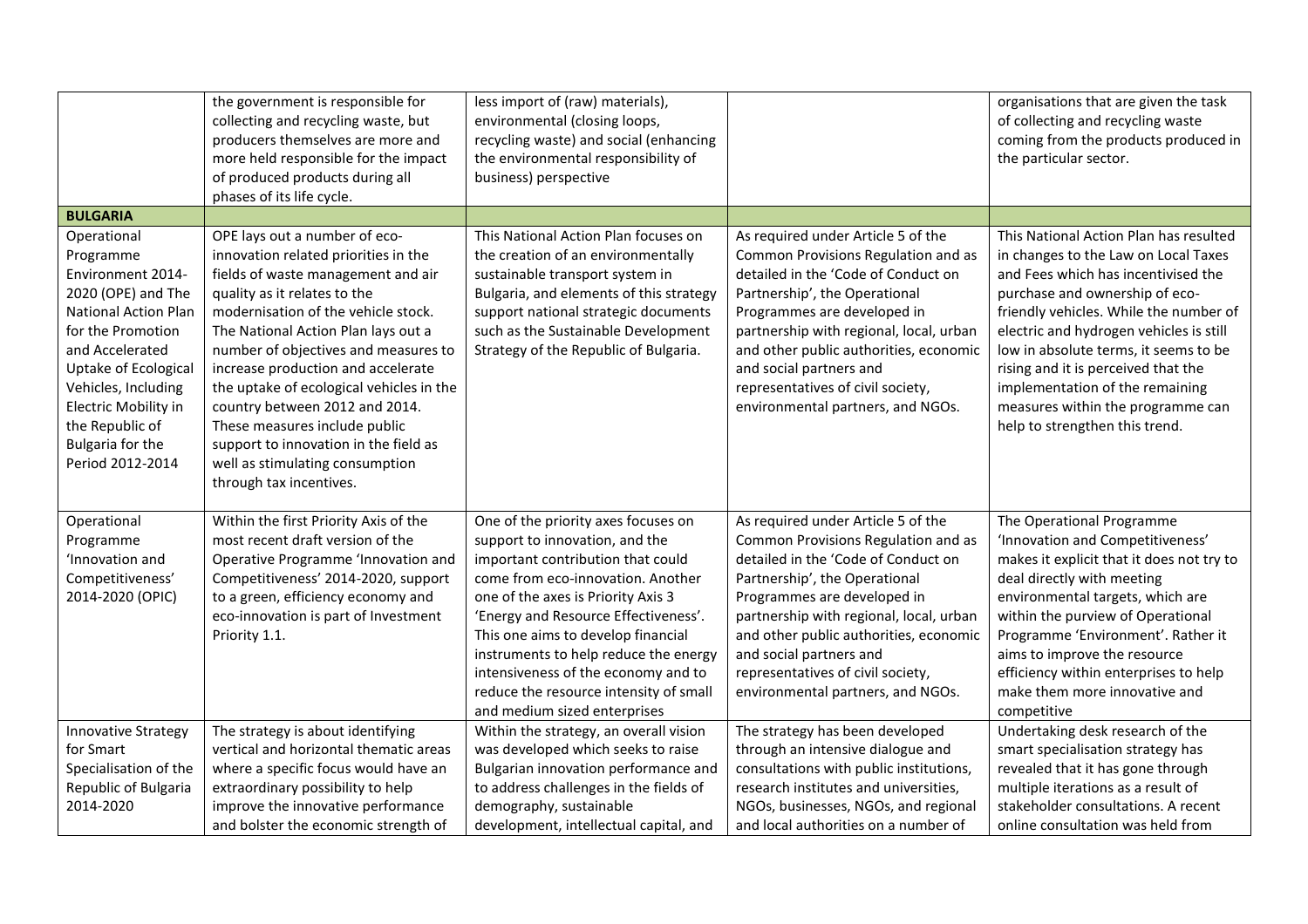|                                                                                                       | the country.                                                                                                                                                                                                                                                                                         | the health of the nation's people.                                                                                                   | the areas in focus. A consultation with<br>any and all interested parties was<br>made available online in September,<br>2014.                                                                                                                                                                                 | September 9th - September 23rd,<br>where more feedback was provided<br>on the document including comments<br>on its structure and logic.                                                                                                                                                                                                                                                                                                                                                           |
|-------------------------------------------------------------------------------------------------------|------------------------------------------------------------------------------------------------------------------------------------------------------------------------------------------------------------------------------------------------------------------------------------------------------|--------------------------------------------------------------------------------------------------------------------------------------|---------------------------------------------------------------------------------------------------------------------------------------------------------------------------------------------------------------------------------------------------------------------------------------------------------------|----------------------------------------------------------------------------------------------------------------------------------------------------------------------------------------------------------------------------------------------------------------------------------------------------------------------------------------------------------------------------------------------------------------------------------------------------------------------------------------------------|
| <b>CZECH REPUBLIC</b>                                                                                 |                                                                                                                                                                                                                                                                                                      |                                                                                                                                      |                                                                                                                                                                                                                                                                                                               |                                                                                                                                                                                                                                                                                                                                                                                                                                                                                                    |
| The State<br>Environmental<br>Policy of the Czech<br>Republic 2012 -<br>2020.                         | Providing Czech citizens with better<br>quality life and environment                                                                                                                                                                                                                                 | Focus on economic, environmental<br>and social aspects of sustainability                                                             | The public will benefit from the policy<br>directions and various initiatives<br>driven by them. There are increasing<br>attempts to expand public<br>participation in decision-making<br>regarding environmental issues, but<br>such participation is strictly limited to<br>educated and informed citizens. | Environmental protection is high on<br>the Czech policy agenda and the<br>Government has set very ambitious<br>goals to be reached by 2020.                                                                                                                                                                                                                                                                                                                                                        |
| The national<br>priorities of<br>oriented research,<br>experimental<br>development and<br>innovations | Medium to long-term strategies<br>focused on selected Czech national<br>priority areas related to oriented<br>research, experimental development<br>and innovations.                                                                                                                                 | Priorities for economic growth,<br>environmental protection and the<br>prosperity and development of Czech<br>society.               | Public not involved in the process, but<br>direct beneficiary.                                                                                                                                                                                                                                                | Removing barriers to eco-innovation<br>and creating opportunities for<br>typically underfunded areas of<br>economy, in order to improve<br>country's competitiveness                                                                                                                                                                                                                                                                                                                               |
| National System for<br><b>Monitoring Green</b><br>Growth                                              | Establishing knowledge and insights<br>for better-informed policy and<br>decision-making.                                                                                                                                                                                                            | Focused on maintaining harmony<br>between economy and environment                                                                    | Public not involved in the process, but<br>directly benefiting from greening jobs,<br>skills, investments, innovations, etc.                                                                                                                                                                                  | Ecosystem resilience as an important<br>aspect of green growth.                                                                                                                                                                                                                                                                                                                                                                                                                                    |
| <b>DENMARK</b>                                                                                        |                                                                                                                                                                                                                                                                                                      |                                                                                                                                      |                                                                                                                                                                                                                                                                                                               |                                                                                                                                                                                                                                                                                                                                                                                                                                                                                                    |
| The Eco-Innovation<br>subsidy scheme                                                                  | The subsidy scheme is part of the<br>Danish Eco-Innovation Program and<br>provides financial support for<br>development, testing and<br>demonstration of environmental<br>technologies with focus on for<br>example water, climate change<br>adaptation, circular economy and<br>recycling of waste. | The Danish Eco-Innovation Program<br>focuses on eco-efficient technology,<br>where environmental sustainability is<br>a cornerstone. | The general public is not involved<br>directly, but is a target in many of the<br>supported projects.                                                                                                                                                                                                         | During the recent budget negotiations<br>for 2015 a reduction of the funding for<br>MUDP was discussed. In a common<br>address to the Danish Parliament the<br>three organizations IDA (The Danish<br>Society<br>of<br>Engineers),<br>DI<br>(Confederation of Danish Industry)<br>and Dansk Miljøteknologi (the branch<br>eco-efficient<br>organization<br>for<br>technology in Denmark)<br>advised<br>strongly against it. Finally, funding was<br>raised and secured over a four-year<br>period. |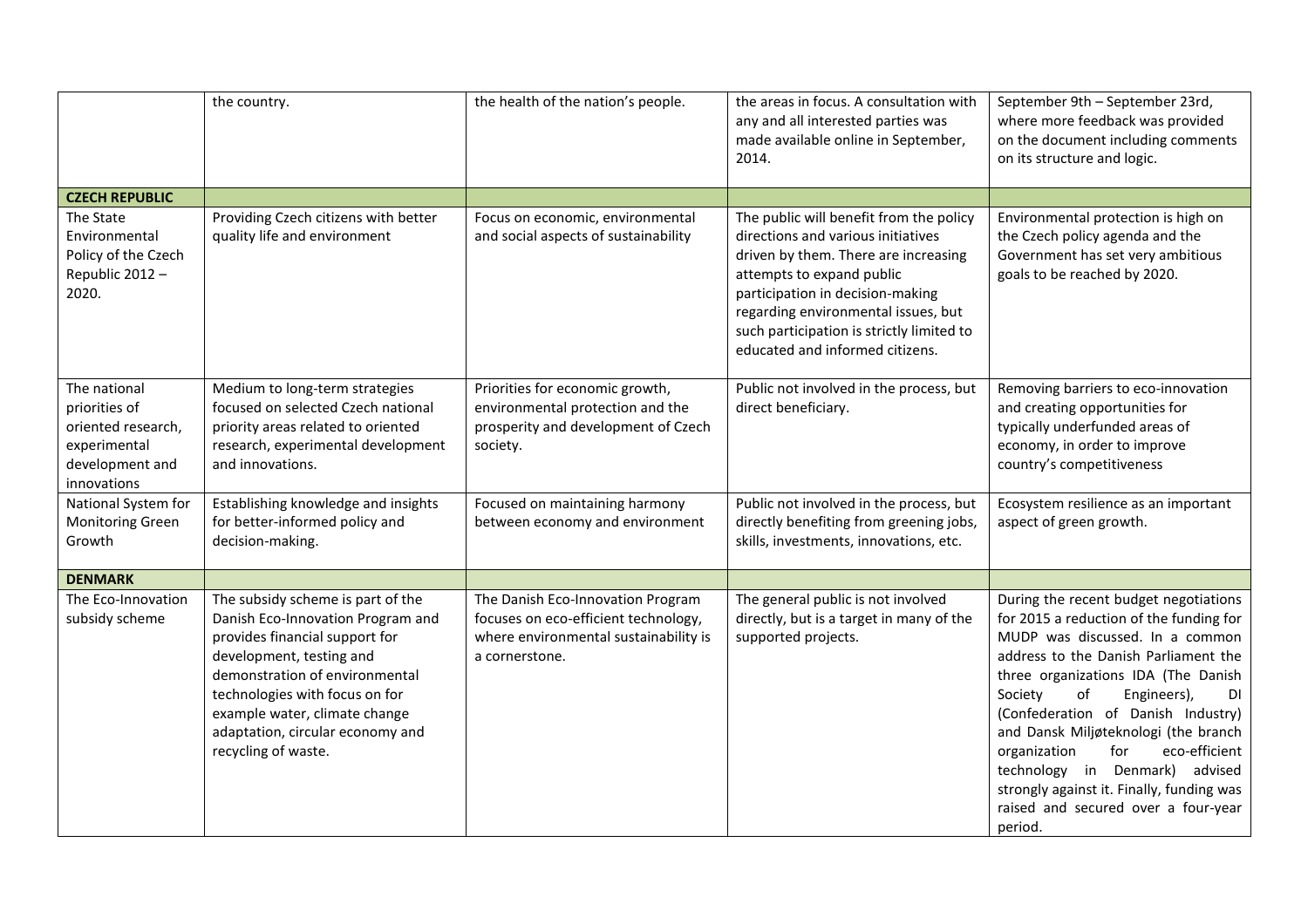| Eco-Innovation<br>public/private<br>partnerships     | Development of public/private<br>partnerships for innovation is another<br>cornerstone in the Danish Eco-<br>Innovation Program. The aim is to<br>create dialogue between regulation<br>and development of eco-efficient<br>technologies and to promote the<br>export of Danish environmental<br>technology. | The Danish Eco-Innovation Program<br>focuses on eco-efficient technology,<br>where environmental sustainability is<br>a cornerstone.                                                                                                            | The general public is not involved;<br>instead stakeholders such as<br>companies, knowledge institutions<br>and public bodies are brought<br>together.                                                                                                                                                                                                       | The partnerships are both national<br>and international. Example: Eco-<br>efficient public procurement in<br>Denmark, and environmental<br>technology to the water sector in<br>India.             |
|------------------------------------------------------|--------------------------------------------------------------------------------------------------------------------------------------------------------------------------------------------------------------------------------------------------------------------------------------------------------------|-------------------------------------------------------------------------------------------------------------------------------------------------------------------------------------------------------------------------------------------------|--------------------------------------------------------------------------------------------------------------------------------------------------------------------------------------------------------------------------------------------------------------------------------------------------------------------------------------------------------------|----------------------------------------------------------------------------------------------------------------------------------------------------------------------------------------------------|
| Lighthouse projects                                  | The Lighthouse projects have been<br>launched as part of the Danish Eco-<br>Innovation Program's subsidy scheme.<br>These projects are receiving extensive<br>funding beyond just testing and<br>demonstration. For instance funds are<br>given to e.g. the establishment of<br>facilities.                  | The Danish Eco-Innovation Program<br>focuses on eco-efficient technology,<br>where environmental sustainability is<br>a cornerstone.                                                                                                            | The general public is not involved<br>directly, but is a target in the projects.                                                                                                                                                                                                                                                                             | Currently four Light house projects<br>exist. Due to the increase in funding<br>for MUDP, more Light house projects<br>are expected.                                                               |
| <b>ESTONIA</b>                                       |                                                                                                                                                                                                                                                                                                              |                                                                                                                                                                                                                                                 |                                                                                                                                                                                                                                                                                                                                                              |                                                                                                                                                                                                    |
| Green Investment<br>Scheme                           | The Scheme is a mechanism for<br>trading excess CO2 quotas<br>and<br>channelling<br>the<br>revenue<br>to<br>environmentally friendly projects and<br>programmes.                                                                                                                                             | On the one<br>hand,<br>the Scheme<br>presupposes<br>employing<br>modern<br>technologies so that excess CO2<br>quotas could be traded, and on the<br>other hand, the revenue is used to<br>further decrease the emission of<br>greenhouse gases. | The concluded<br>deals have led to<br>projects that benefit the wider<br>society, examples of supporting the<br>purchase of electric cars and<br>reconstructing apartment buildings<br>were described. As such, the scheme<br>directs innovation directly to the<br>community and raises awareness and<br>availability<br>of<br>eco-innovative<br>solutions. | Estonia has concluded more than 20<br>deals in the amount of 72.6 million<br>units for 388 MEUR with e.g. Spain,<br>Luxembourg and Austria.                                                        |
| National<br>Development Plan<br>of the Energy Sector | It is a strategic development plan<br>which seeks to combine the specific<br>development plans of the sector and<br>to set the general objectives of energy<br>policy until 2020.                                                                                                                            | The Development Plan seeks to<br>support the Estonian energy sector in<br>ensuring continuous, efficient and<br>sustainable energy supply at a<br>justified price and sustainable energy<br>consumption.                                        | In order to involve all the interest<br>groups, the Ministry of Economic<br>Affairs and Communications organised<br>a series of public energy forums in<br>order to involve the representatives of<br>all the interest groups in the process<br>of preparing the development plan. As<br>such,<br><b>ENMAK</b><br>contributes<br>to                          | The new elaboration plan of 2014 also<br>drafts the benchmarks for renewable<br>efficiency<br>and<br>energy<br>energy<br>operational programmes and the<br>vision for the renovation of buildings. |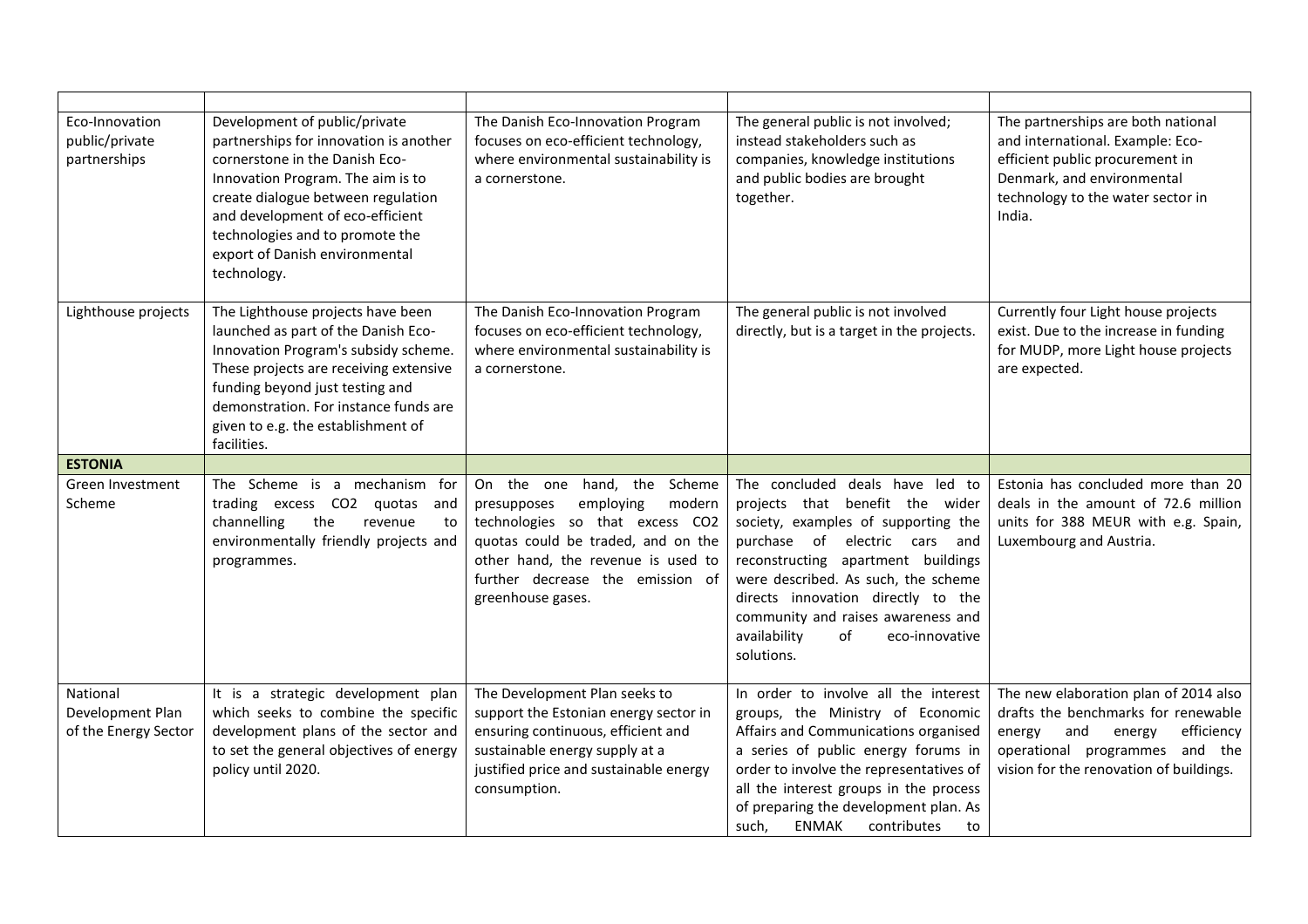|                                                                                                                                                                         |                                                                                                                                                                                                                                                                                                                                                                       | participatory<br>policy-making<br>and<br>increases the validity of future actions.                                                                                                                                                                                                                                                                                                        |                                                                                                                                                                                                            |
|-------------------------------------------------------------------------------------------------------------------------------------------------------------------------|-----------------------------------------------------------------------------------------------------------------------------------------------------------------------------------------------------------------------------------------------------------------------------------------------------------------------------------------------------------------------|-------------------------------------------------------------------------------------------------------------------------------------------------------------------------------------------------------------------------------------------------------------------------------------------------------------------------------------------------------------------------------------------|------------------------------------------------------------------------------------------------------------------------------------------------------------------------------------------------------------|
| The Strategy is a step towards<br>restructuring the Estonian economy<br>the<br>of<br>fostering<br>purpose<br>for<br>knowledge-based<br>competitive and<br>growth areas. | Through<br>creating<br>competitive<br>advantages in areas that demonstrate<br>higher than average growth, the<br>Strategy supports the sustainable<br>development<br>the<br>of<br>Estonian<br>economy.                                                                                                                                                                | Various stakeholders are involved in<br>further concretising the growth areas<br>of the Strategy that show the most<br>promise of value added, including in<br>resource efficiency. It could be said<br>that the Strategy has the potential to<br>become a comprehensive<br>eco-<br>innovation framework that prioritises<br>public participation.                                        | The Strategy is a step forwards from<br>key strategic documents, the Estonian<br>competitiveness strategy 'Estonia<br>2020' and the Estonian RD&I strategy<br>'Knowledge-Based Estonia'.                   |
|                                                                                                                                                                         |                                                                                                                                                                                                                                                                                                                                                                       |                                                                                                                                                                                                                                                                                                                                                                                           |                                                                                                                                                                                                            |
| Objective to generate new economic<br>growth and new jobs from an increase<br>in the bioeconomy business                                                                | Creation of environmentally friendly<br>business                                                                                                                                                                                                                                                                                                                      | Public participation in form of<br>stakeholder consultations in<br>workshops, three regional<br>bioeconomy forums and sectoral<br>consultations                                                                                                                                                                                                                                           |                                                                                                                                                                                                            |
| aim reducing the burden to<br>environment close to the users                                                                                                            | initiated projects is from the definition<br>in sustainable solutions and processes                                                                                                                                                                                                                                                                                   | projects initiated through the<br>programme                                                                                                                                                                                                                                                                                                                                               | Focus more on ecological<br>sustainability.                                                                                                                                                                |
| A funding instrument for projects<br>focusing in creating green business<br>models, services or products                                                                | The funding is explicitly targeted at<br>radical innovative ways of creating<br>green growth.                                                                                                                                                                                                                                                                         | No definite requirement for public<br>participation for funding. The projects<br>funded vary in the amount of public<br>participation.                                                                                                                                                                                                                                                    | Focus on support in ecologically<br>sustainable innovations.                                                                                                                                               |
|                                                                                                                                                                         |                                                                                                                                                                                                                                                                                                                                                                       |                                                                                                                                                                                                                                                                                                                                                                                           |                                                                                                                                                                                                            |
| Long-run investment programmes for<br>the development of green-<br>technologies first launched by the<br>French government in 2010.                                     | Development of green technologies<br>will have a long-run impact on the<br>economy and thus, will bring new<br>technological assets to the different<br>sectors in order to increase<br>sustainability. Examples to<br>demonstrate this could be investment<br>allocated for research and<br>development that is done on more<br>fuel-efficient types of vehicles and | This long run investment policy was<br>created by the Supplementary Budget<br>Act which was voted in March 2010. It<br>was largely based upon the<br>recommendations made by Mr Rocard<br>and Mr Juppé who jointly wrote a<br>report which was submitted to the<br>Hollande administration. A panel of<br>key independent experts participate in<br>the decision making process for every | A new budget for this policy was<br>integrated in July 2013, incorporating<br>additional environmental policies and<br>measures. Most beneficiaries of this<br>programme are privately owned<br>companies. |
|                                                                                                                                                                         | Funding instrument for projects that                                                                                                                                                                                                                                                                                                                                  | The focus of the programme and<br>modes of transportation. Finding new                                                                                                                                                                                                                                                                                                                    | A lot of local participation through<br>chosen investments by assessing a                                                                                                                                  |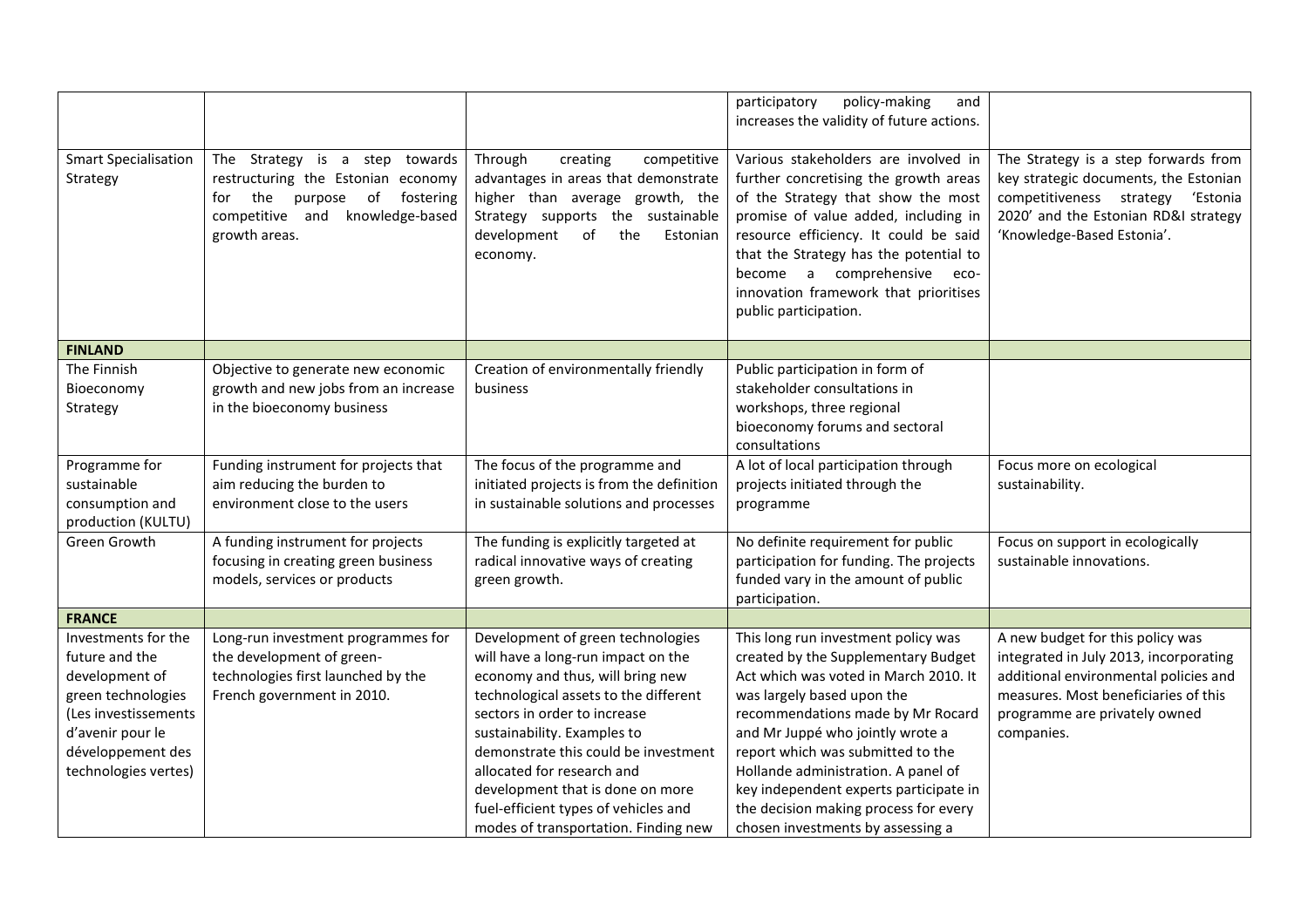|                                                         |                                                                                                                                                                                                                                                                                                                                                            | alternatives for engines and reduced<br>carbon fuels for the next generations<br>of cars, planes and boats. Each<br>investment made in green technology<br>aims to contribute to an increase in<br>sustainability for France.                                                                                                                                                                                                                      | risk-benefit analysis and their opinion<br>on whether or not the investment will<br>be constructive and profitable for<br>France.                                                                                                                                                                                                                                                                                                                                                                                                                                                                                                                  |                                                                                                                                                                                                                                                         |
|---------------------------------------------------------|------------------------------------------------------------------------------------------------------------------------------------------------------------------------------------------------------------------------------------------------------------------------------------------------------------------------------------------------------------|----------------------------------------------------------------------------------------------------------------------------------------------------------------------------------------------------------------------------------------------------------------------------------------------------------------------------------------------------------------------------------------------------------------------------------------------------|----------------------------------------------------------------------------------------------------------------------------------------------------------------------------------------------------------------------------------------------------------------------------------------------------------------------------------------------------------------------------------------------------------------------------------------------------------------------------------------------------------------------------------------------------------------------------------------------------------------------------------------------------|---------------------------------------------------------------------------------------------------------------------------------------------------------------------------------------------------------------------------------------------------------|
| ECO-TS                                                  | ECO-TS is a funding programme that<br>was launched in December 2012 by<br>the French National Research Agency<br>(ANR), it aims to strengthen the<br>French community in the developing<br>field of services in environmental<br>management and related<br>technologies.                                                                                   | The large selection of projects funded<br>by the ECO-TS programme covers a<br>very diverse range of sustainability<br>areas. The forecasting and monitoring<br>systems will help achieve a major<br>increase in sustainability as it will take<br>into account the upcoming<br>environmental changes in the<br>technical and modelling processes of<br>the next generation of technologies<br>related to environmental<br>management and services. | ECO-TS is a funding programme open<br>to everybody and all projects that<br>have an eco-innovative aspect. Every<br>citizen who can contribute to the<br>development of the field of services in<br>environmental management and<br>related technologies can benefit from<br>this fund. The ANR is funding both<br>public and private scientific teams, as<br>well as independent researchers who<br>all add value to the research and<br>development for the French national<br>interest.                                                                                                                                                         | ECO-TS took over from the ECOTECH<br>programme that was previously<br>launched.                                                                                                                                                                         |
| Competitiveness<br>clusters (Pôles de<br>compétitivité) | The competitiveness clusters gathers a<br>panel of stakeholders together based<br>on a common geographical location or<br>region in order to cooperate for an<br>increase in eco-innovation. These<br>clusters offer the opportunity to share<br>an expertise, an assessment, good<br>practices in addition to innovative<br>ideas for a common objective. | Clusters allow the transfer of<br>knowledge and research from a wide<br>range of different institutions for one<br>common national interest. Innovation<br>and sustainability are the core reason<br>why these clusters are formed. All<br>actors are able to apply their work<br>related to sustainability for the social<br>and environmental benefits of France.                                                                                | The French Ministry of Sustainable<br>Development has mandated the DGRI<br>(la Direction des la Recherche et de<br>l'Innovation) to manage the clusters<br>on their behalf and report to the inter-<br>ministerial working groups on their<br>development and results. The DGRI<br>include a number of researchers,<br>higher learning institutions, and<br>scientific organizations as well as a<br>range of Professors who all contribute<br>to the clusters through their areas of<br>expertise. The sharing of their<br>proficiency is fundament to the good<br>functioning of these clusters which<br>rely exclusively on their contribution. | In addition to eco-innovation policy<br>planning and parallel to this,<br>competitiveness clusters work to find<br>solutions to resolve the impacts<br>resulting from delocalisation<br>processes as well as unemployment<br>issues through innovation. |
| <b>GERMANY</b>                                          |                                                                                                                                                                                                                                                                                                                                                            |                                                                                                                                                                                                                                                                                                                                                                                                                                                    |                                                                                                                                                                                                                                                                                                                                                                                                                                                                                                                                                                                                                                                    |                                                                                                                                                                                                                                                         |
| Cluster<br>environmental                                | The Cluster environmental<br>technologies is a network fostering                                                                                                                                                                                                                                                                                           | The cluster's focus will be on<br>integrated, preventive technologies,                                                                                                                                                                                                                                                                                                                                                                             | As the cluster is not addressed to the<br>common public, there is no public                                                                                                                                                                                                                                                                                                                                                                                                                                                                                                                                                                        | Establishing a model for sustainable<br>economy with an international impact                                                                                                                                                                            |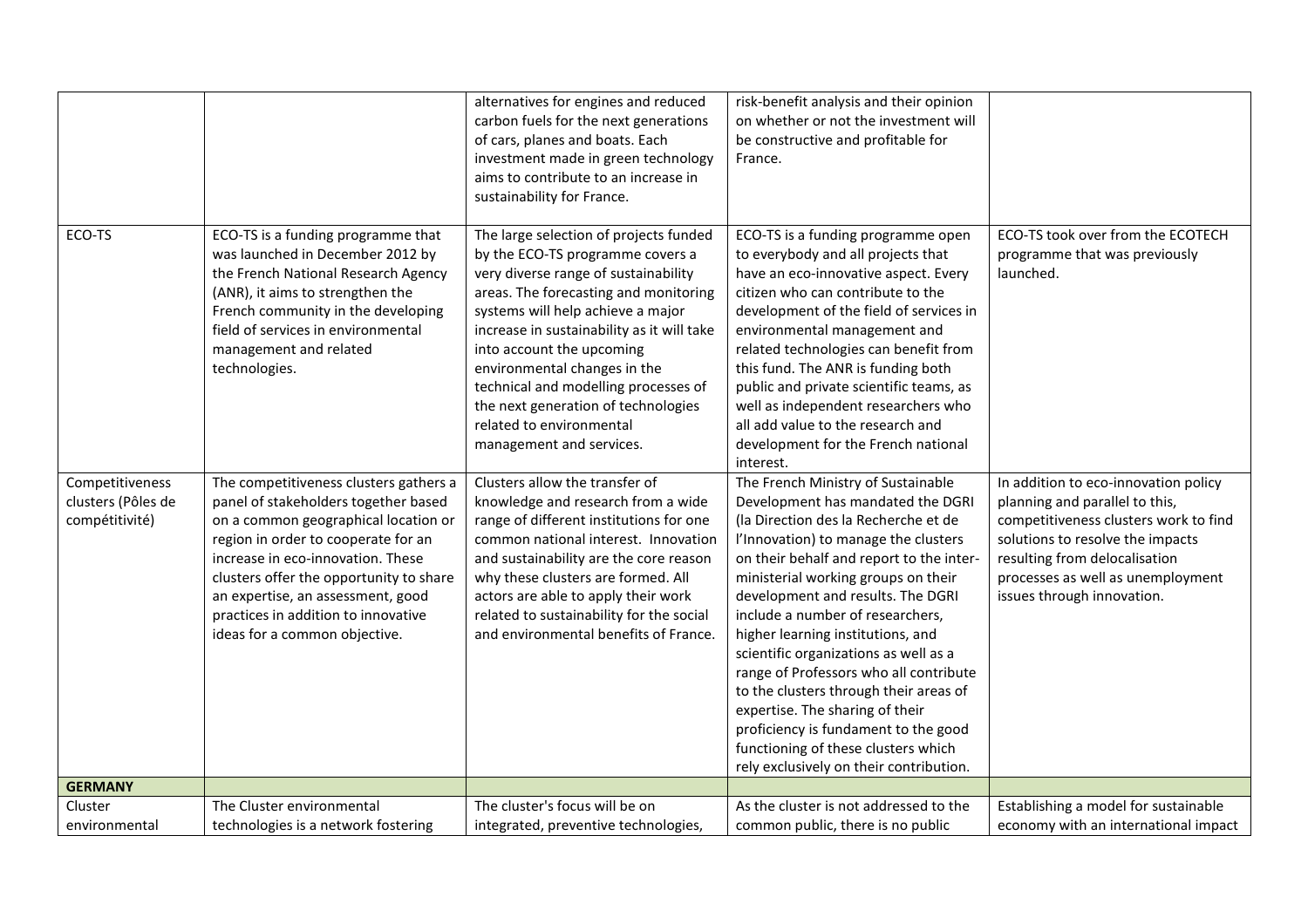| technologies North       | environmental technology in the          | services and products in the following  | participation in its common               | and expansion of the German top      |
|--------------------------|------------------------------------------|-----------------------------------------|-------------------------------------------|--------------------------------------|
| Rhine Westphalia         | Federal State North Rhine Westphalia     | fields: water and waste water, waste    | understanding. As communication is        | position in green economy            |
|                          |                                          | disposal, clean air, soil               | important to the cluster's functioning,   |                                      |
|                          |                                          | decontamination, measurement and        | there are several means of                |                                      |
|                          |                                          | control technology, environmentally     | participation for its members like        |                                      |
|                          |                                          |                                         |                                           |                                      |
|                          |                                          | friendly products, resource efficiency  | surveys, round tables etc.                |                                      |
| 10-point energy          | The 10-point energy agenda contains      | The agenda integrates the following     | Public participation is embedded in       | The energy transition from fossil to |
| agenda of the            | the key projects of the energy           | fields of action in terms of substance  | several fields of action in the agenda.   | renewable energy sources             |
| Federal Ministry of      | transition during the 18th legislative   | and timing: Renewable Energy            | One of the key points of the agenda is    |                                      |
| <b>Economic Affairs</b>  | term. In addition to the projects in the | Sources Act, European Climate and       | completely dedicated to civic             |                                      |
| and Energy               | electricity sector, it also contains the | Energy Framework 2030, reform of        | participation.                            |                                      |
|                          | main projects for energy efficiency      | European emissions trading,             |                                           |                                      |
|                          | and in the building sector.              | electricity market design, efficiency   |                                           |                                      |
|                          |                                          | strategy, buildings strategy,           |                                           |                                      |
|                          |                                          | transmission grids, distribution grids, |                                           |                                      |
|                          |                                          | monitoring, and platforms               |                                           |                                      |
| The DWA-                 | The DWA-Politikmemorandum 2014           | The agenda setting is focused on        | The DWA is based 14.000 members           | Face the change of framework caused  |
| Politikmemorandum        | contains the agenda setting for the      | different aspects towards a             | and the self-commitment to organize       | by climate change                    |
| for sustainability in    | water sector towards environmental       | sustainable water economy               | the dialogue between experts, policy,     |                                      |
| the water economy        | policy                                   |                                         | industry and science                      |                                      |
| <b>ITALY</b>             |                                          |                                         |                                           |                                      |
| Italian Plan for         | The set of horizontal measures           | Not evident.                            | The PAEE describes the energetic          |                                      |
|                          |                                          |                                         |                                           |                                      |
| <b>Energy Efficiency</b> | implementing the energy efficiency       |                                         | efficiency objectives for Italy for       |                                      |
| 2014 (PAEE)              | directive at national level is vouching  |                                         | period 2020, including relevant policy    |                                      |
|                          | the sustainability of actions.           |                                         | measures and the target reached in        |                                      |
|                          | Moreover, the objectives are set for     |                                         | 2012. It is a tool providing pointers for |                                      |
|                          | period 2020, which are long-term.        |                                         | encouraging energy efficiency as an       |                                      |
|                          |                                          |                                         | essential prerequisite for achieving      |                                      |
|                          |                                          |                                         | the objectives related to renewable       |                                      |
|                          |                                          |                                         | energy and the reduction of CO. It is a   |                                      |
|                          |                                          |                                         | strategic plan of energy efficiency and   |                                      |
|                          |                                          |                                         | the reporting of all savings, not only of |                                      |
|                          |                                          |                                         | the final energy consumption.             |                                      |
| Horizon 2020 Italia      | HIT 2020 is aiming at reaching goals of  | HIT 2020 is aiming at boosting          | The Ministry of Education, University     |                                      |
| (HIT2020)                | Europe 2020 strategy, addressing         | participation to EU programmes and      | and Research launched in March 2013       |                                      |
|                          | long-term actions.                       | assigning a strategic value to public-  | a strategic document called HIT2020       |                                      |
|                          |                                          | private strategies and knowledge        | (Horizon 2020 Italia) to boost the        |                                      |
|                          |                                          | transfer.                               | Italian participation to Horizon 2020     |                                      |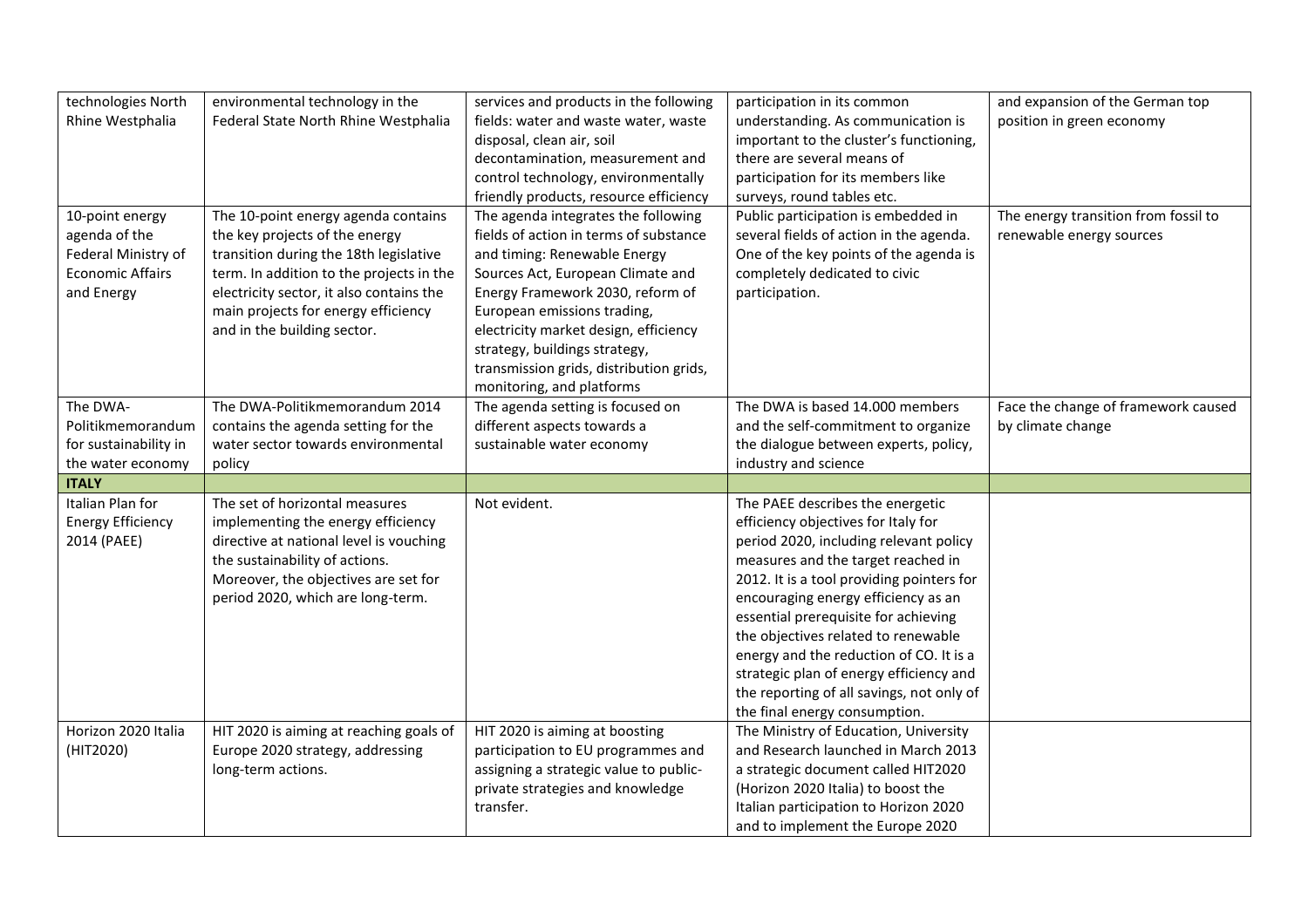|                 |                                      |                                          | strategy. This document was the base   |  |
|-----------------|--------------------------------------|------------------------------------------|----------------------------------------|--|
|                 |                                      |                                          | of the new National Research           |  |
|                 |                                      |                                          | Programme 2014-2020, presented in      |  |
|                 |                                      |                                          | January 2014. The first innovation     |  |
|                 |                                      |                                          |                                        |  |
|                 |                                      |                                          | relates to the period addressed, which |  |
|                 |                                      |                                          | is 7 years, like the European          |  |
|                 |                                      |                                          | framework programmes for research      |  |
|                 |                                      |                                          | (the previous was addressing period    |  |
|                 |                                      |                                          | up to 3 years). In the frame of this   |  |
|                 |                                      |                                          | initiative an important part is        |  |
|                 |                                      |                                          | dedicated to actions on eco-           |  |
|                 |                                      |                                          | innovation and for renewable           |  |
|                 |                                      |                                          | energies. In this document the         |  |
|                 |                                      |                                          | priorities of Horizon 2020 for what    |  |
|                 |                                      |                                          | concerns the secure, clean and         |  |
|                 |                                      |                                          | efficient energies are scaled down at  |  |
|                 |                                      |                                          | national level.                        |  |
| Decree          | The "Competivity" Decree addresses a | Established cooperation with the         | The objectives of the Decree are to    |  |
| "Competitività" | series of long-term environmental    | urban offices of the municipalities, the | enhance the value of undeveloped       |  |
| 66/2014 and the | actions.                             | inter-regionals public works, being in   | land and to promote farming activity   |  |
| protection of   |                                      | charge of all the administrative         | so as to maximise the use of the land  |  |
| environment     |                                      | procedure, which are including           | as a resource to be protected,         |  |
|                 |                                      | activities related to protection of the  | including from the standpoint of       |  |
|                 |                                      | land. Recipients of supporting loans     | preventing hydro -geological risk. A   |  |
|                 |                                      | were schools and universities.           | new approach has been taken with       |  |
|                 |                                      |                                          | regard to the reuse of developed land  |  |
|                 |                                      |                                          | and building renovation, drawing on    |  |
|                 |                                      |                                          | the relevant EU recommendations.       |  |
|                 |                                      |                                          | Financing has been made available for  |  |
|                 |                                      |                                          | the removal and demolition of          |  |
|                 |                                      |                                          | unauthorised buildings. The            |  |
|                 |                                      |                                          | "Competivity" Decree addresses a       |  |
|                 |                                      |                                          | series of environmental actions. The   |  |
|                 |                                      |                                          | Art.10 of the Decree is dedicated to   |  |
|                 |                                      |                                          | the hydro-geological risks. The decree |  |
|                 |                                      |                                          | provides further simplification of the |  |
|                 |                                      |                                          | <b>Environmental Impact Evaluation</b> |  |
|                 |                                      |                                          |                                        |  |
|                 |                                      |                                          | (VIA), the Strategic Environmental     |  |
|                 |                                      |                                          | Evaluation (VAS) and the Integrated    |  |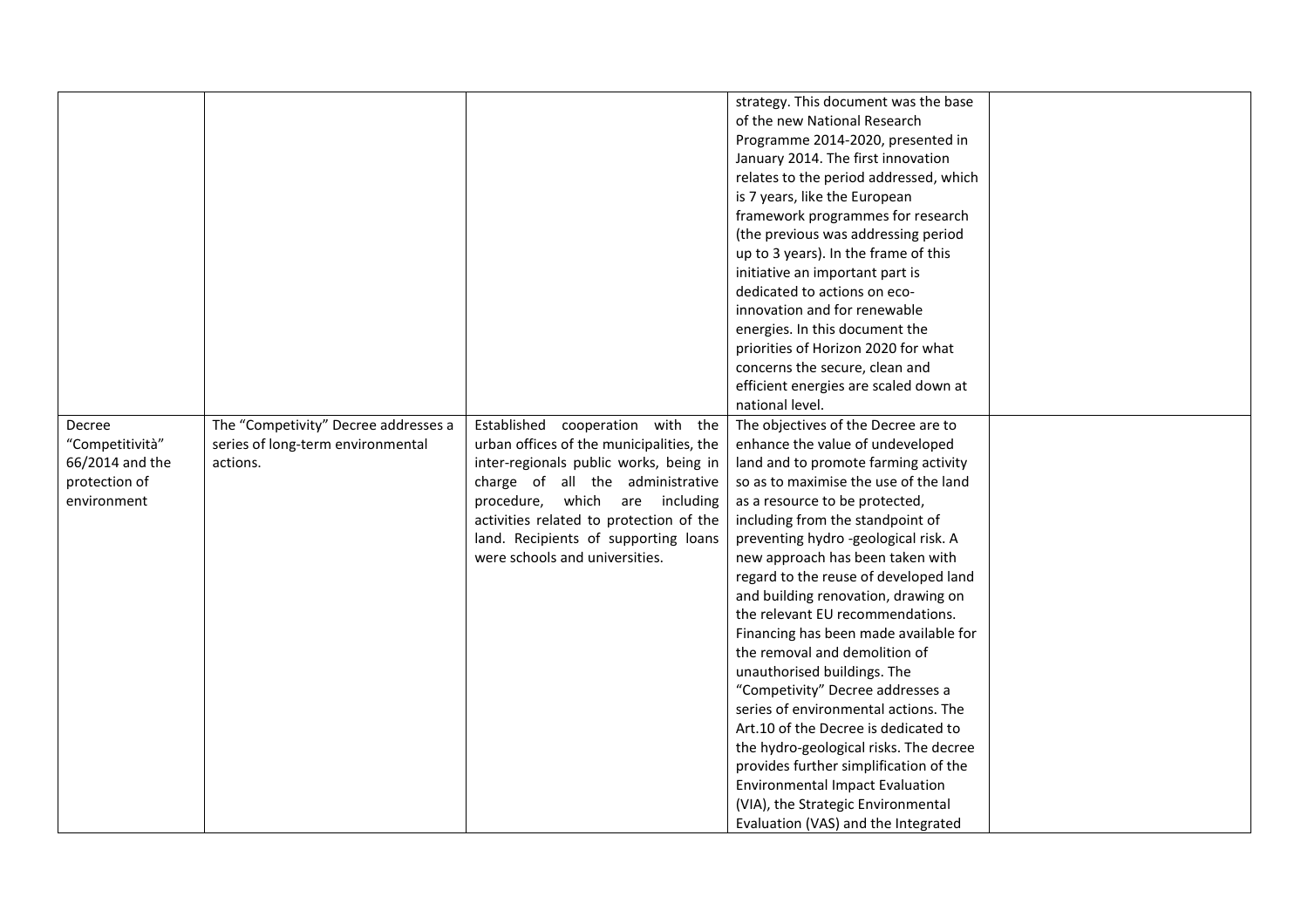|                                                                                             |                                                                                                                                                                                                                                                                                      |                                                                                                                                                                                                                                                                                                                     | Environmental Authorisation (AIA).                                                                                                                                                                                                                                                  |                                                                                                                                                                                                                                                                                                                                                                                                                                      |
|---------------------------------------------------------------------------------------------|--------------------------------------------------------------------------------------------------------------------------------------------------------------------------------------------------------------------------------------------------------------------------------------|---------------------------------------------------------------------------------------------------------------------------------------------------------------------------------------------------------------------------------------------------------------------------------------------------------------------|-------------------------------------------------------------------------------------------------------------------------------------------------------------------------------------------------------------------------------------------------------------------------------------|--------------------------------------------------------------------------------------------------------------------------------------------------------------------------------------------------------------------------------------------------------------------------------------------------------------------------------------------------------------------------------------------------------------------------------------|
| <b>LITHUANIA</b>                                                                            |                                                                                                                                                                                                                                                                                      |                                                                                                                                                                                                                                                                                                                     |                                                                                                                                                                                                                                                                                     |                                                                                                                                                                                                                                                                                                                                                                                                                                      |
| Eco-innovation in<br>business                                                               | Support to eco-innovation in business<br>to promote greening of existing<br>industries by investing into<br>technologies, environment<br>management systems and eco-design                                                                                                           | Industrial symbiosis is promoted to<br>ensure continuous environmental<br>effect, t. y. investment in cleaner<br>production innovation, thereby<br>reducing the adverse effects of<br>climate change and the greenhouse<br>effect                                                                                   | State aid-type support to businesses is<br>driven by public needs of green<br>economy, cleaner production and<br>efficient use of resources                                                                                                                                         | In eco-innovation policies<br>implemented in a small country, there<br>is a challenge to balance economical<br>needs and gains with societal<br>environmental needs.                                                                                                                                                                                                                                                                 |
| Innovation in Waste<br>Management<br>System                                                 | To encourage modernisation and<br>innovation in Waste Management<br>Systems, first of all in providing<br>innovative solutions in management,<br>waste recycling, and energy recovery.                                                                                               | Efficient and productive WMS allows<br>an increase of performance in waste<br>management in more<br>environmentally-friendly way as well<br>as new products/services e.g. recycled<br>materials to be supplied to the<br>market.                                                                                    | WMS primarily serves societal needs,<br>including management and utilisation<br>of communal and also industrial<br>waste. To large extent, it is managed<br>by public bodies                                                                                                        | Regretfully, innovation matters are<br>not explicitly demonstrated by WM<br>policies. Introduction of innovation,<br>e.g. innovative recycling technologies<br>and/or smart ICT solutions into<br>developed WMS is facing controversy<br>of value innovation as well as shortage<br>of resources, especially on municipal<br>level.                                                                                                  |
| Renewable energy<br>sources (RES) and<br>Innovation                                         | This eco-innovation policy initiative is<br>promoting development and<br>implementation of technological<br>solutions solving energy efficiency and<br>environment-protection purposes.                                                                                              | Current environment-protection<br>targets in diminishing production and<br>consumption of fossil fuels-based<br>energy demand for exploitation of<br>novel - environment-friendly and<br>sustainable - energy supply, also<br>based on local resources. It also<br>increases energy independence of the<br>country. | State aid-type support to businesses in<br>wider use of RES is driven by public<br>needs of green economy, cleaner<br>production and efficient use of<br>resources                                                                                                                  | Generation of profits in utilising<br>renewable energy sources is a<br>challenging task both for industries<br>involved in use and production of<br>energy as well as manufacturing<br>industries supplying innovative<br>technological solutions, e.g. solar<br>technologies, to the sector. In<br>addition, favourable legal and<br>regulatory environment has to be fully<br>elaborated for energy surplus supply<br>to the grid. |
| <b>LUXEMBOURG</b>                                                                           |                                                                                                                                                                                                                                                                                      |                                                                                                                                                                                                                                                                                                                     |                                                                                                                                                                                                                                                                                     |                                                                                                                                                                                                                                                                                                                                                                                                                                      |
| National plan for<br>smart, sustainable<br>and inclusive<br>growth Luxembourg<br>2020 (NRP) | The NMP is focused on the significant<br>reduction of emissions by supporting<br>renewable electric energy, electric<br>(City<br>of<br>Luxembourg<br>transport<br>tramway project), progressive energy<br>performance<br>requirement<br>for<br>residential and commercial buildings, | The Ministry of the Economy and<br>Foreign<br>Trade<br>(Ministère<br>de<br>l'Economie et du Commerce Extérieur)<br>is in charge of research in the private<br>sector and the Ministry of Culture,<br>Education<br>Research<br>Higher<br>and<br>(Ministère<br>de<br>la<br>Culture,<br>de                             | Concerning<br>eco-technologies,<br>the<br>government is seeking to converge<br>policies<br>for<br>energy<br>and<br>the<br>environment with the concept of<br>diversification.<br>economic<br>Eco-<br>technologies include technologies that<br>seek to reduce consumption of energy | National plan for smart, sustainable<br>and inclusive growth Luxembourg<br>2020 (NRP)                                                                                                                                                                                                                                                                                                                                                |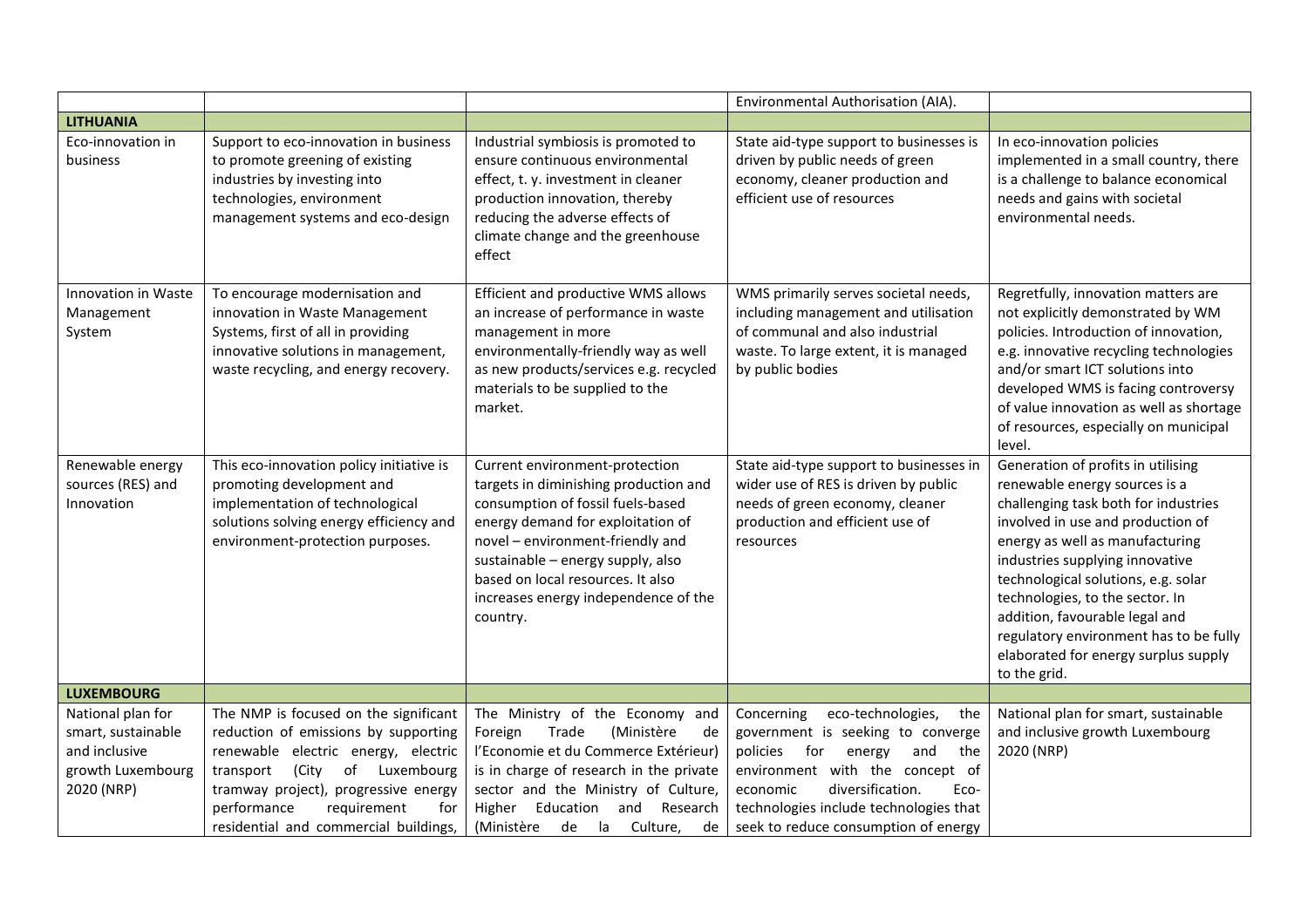|                          | promoting biofuels and renewable<br>fuels and<br>focusing<br>on<br>eco- | l'Enseignement Supérieur et de la<br>Recherche) is responsible for research | and resources and to protect the<br>environment. The government is |                                      |
|--------------------------|-------------------------------------------------------------------------|-----------------------------------------------------------------------------|--------------------------------------------------------------------|--------------------------------------|
|                          | technologies.                                                           |                                                                             |                                                                    |                                      |
|                          |                                                                         | in the public sector. In addition, the                                      | particularly stressing subjects such as                            |                                      |
|                          |                                                                         | Inter-ministerial<br>Coordination                                           | eco-construction, sustainable mobility                             |                                      |
|                          |                                                                         | Committee organised by the Ministry                                         | and the circular economy. Sustainable                              |                                      |
|                          |                                                                         | of Research has the mission to submit                                       | construction skills Centres will bolster                           |                                      |
|                          |                                                                         | proposals for R&D budget allocations                                        | research and innovation and federate                               |                                      |
|                          |                                                                         | in the public sector. The newly-formed                                      | the players in this sector with a view                             |                                      |
|                          |                                                                         | Higher Research and Innovation                                              | to supporting the development of the                               |                                      |
|                          |                                                                         | Committee contributes to the                                                | eco-construction sector. A concerted                               |                                      |
|                          |                                                                         | development of national R&D policy                                          | approach featuring representatives of                              |                                      |
|                          |                                                                         | by advising the government on its                                           | sustainable construction players will                              |                                      |
|                          |                                                                         | implementation.                                                             | guaranteed<br>through<br>be<br>the                                 |                                      |
|                          |                                                                         |                                                                             | establishment of a National Council                                |                                      |
|                          |                                                                         |                                                                             | for Sustainable Development.                                       |                                      |
| Environmental            | The Plan covers many different areas                                    | The plan was prepared by a working                                          | Based on a first brief analysis, it is                             | Environmental Technology Action Plan |
| <b>Technology Action</b> | such as eco-construction and eco-                                       | group of the Ministry of Economy and                                        | already clear that several areas should                            |                                      |
| Plan                     | materials; eco-design and eco-                                          | Foreign Trade, in collaboration with                                        | be studied carefully, including:-                                  |                                      |
|                          | conception; the rational use of energy;                                 | Luxinnovation, the University of                                            | a) Renewable energy, because the                                   |                                      |
|                          | and renewable energies. A special                                       | Luxembourg,<br>the<br>Centre<br>de                                          | mapping study identifies a significant                             |                                      |
|                          | focus is geared towards the concept of                                  | Ressources des Technologies pour                                            | set of eco- enterprises and research                               |                                      |
|                          | the "circular economy", "smart                                          | l'Environnement (CRTE / CRP Henri                                           | skills in this area. In addition,                                  |                                      |
|                          | mobility" concepts and sustainable                                      | Tudor) and the company RDI                                                  | opportunities to achieve a higher                                  |                                      |
|                          | construction.                                                           | Consultant (Paris, F). There are                                            | share of value added in Luxembourg                                 |                                      |
|                          |                                                                         | currently nearly 200 eco-companies in                                       | seem possible.                                                     |                                      |
|                          |                                                                         | the country, working mainly in                                              | b) Energy efficiency and decentralized                             |                                      |
|                          |                                                                         | renewable energy, recycling, water                                          | management of energy systems,                                      |                                      |
|                          |                                                                         | management, and eco-construction.                                           | because of the number of actors and                                |                                      |
|                          |                                                                         | The sector is supported by 28 public                                        | the presence of subsidiaries of                                    |                                      |
|                          |                                                                         | agencies and 6 research institutions.                                       | international groups, as well as                                   |                                      |
|                          |                                                                         |                                                                             | possible convergences with the                                     |                                      |
|                          |                                                                         |                                                                             | actions taken by certain municipalities                            |                                      |
|                          |                                                                         |                                                                             | and in different sectors.                                          |                                      |
|                          |                                                                         |                                                                             | Eco-construction sector where<br>C)                                |                                      |
|                          |                                                                         |                                                                             | there are early successes abroad, with                             |                                      |
|                          |                                                                         |                                                                             | a range of stakeholders ranging from                               |                                      |
|                          |                                                                         |                                                                             | engineering and consulting to                                      |                                      |
|                          |                                                                         |                                                                             | industrials (production of building                                |                                      |
|                          |                                                                         |                                                                             | materials in particular), combined                                 |                                      |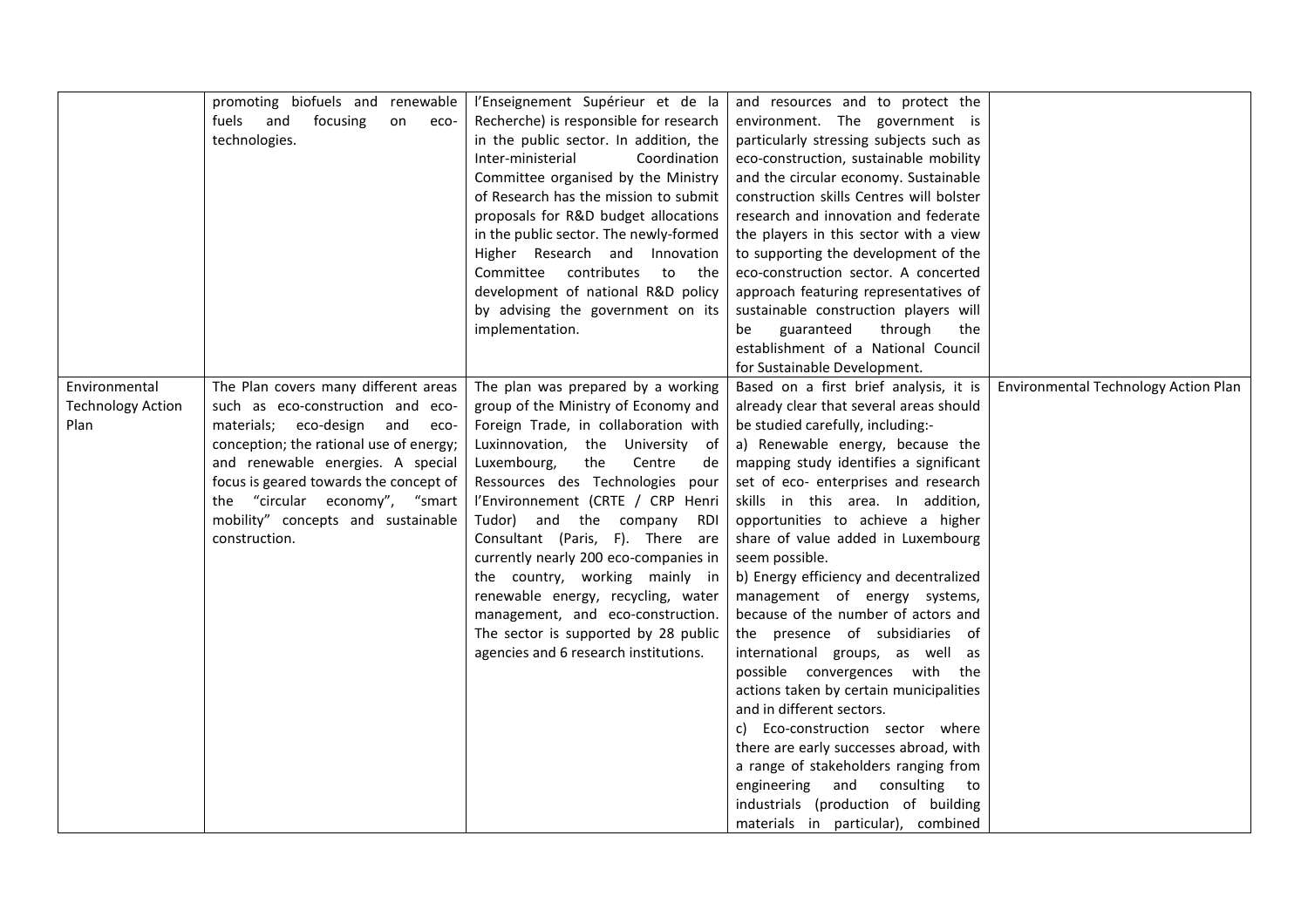|                                                             |                                                                                                                                                                                                                                                                     |                                                                                                                                                                                                                                                                                   | with interesting research capabilities.                                                                                                                                                                                                                                                                                                                                                                                                                                                                                                                                                                                                                                                                                                           |                                                                                                                                                                                         |
|-------------------------------------------------------------|---------------------------------------------------------------------------------------------------------------------------------------------------------------------------------------------------------------------------------------------------------------------|-----------------------------------------------------------------------------------------------------------------------------------------------------------------------------------------------------------------------------------------------------------------------------------|---------------------------------------------------------------------------------------------------------------------------------------------------------------------------------------------------------------------------------------------------------------------------------------------------------------------------------------------------------------------------------------------------------------------------------------------------------------------------------------------------------------------------------------------------------------------------------------------------------------------------------------------------------------------------------------------------------------------------------------------------|-----------------------------------------------------------------------------------------------------------------------------------------------------------------------------------------|
| The Laws of 05 June<br>2009 and 18<br>February 2010         | The<br>promoting<br>Laws<br>are<br>the<br>development of eco-innovations with<br>a special emphasis on SMEs. The Laws<br>focuses on providing aid schemes for<br>energy savings, renewable energy,<br>increasing energy efficiency and<br>environmental protection. | The laws are implemented by the<br>Ministry<br>of<br>Economy.<br>The<br>beneficiaries are SMEs, industrial<br>undertakings, service providers with a<br>key<br>impact<br>on<br>economic<br>development,<br>and<br>private-sector<br>research centres.                             | The Laws are supported by the<br>National Agency for the Promotion of<br>Innovation and Research, known as<br>Luxinnovation. It provides companies<br>with information, assistance and<br>advice on innovation and R&D in<br>Luxembourg.<br>Additionally,<br>the<br>Luxembourg Ecolnnovation Cluster<br>helps companies develop sustainable<br>capabilities<br>through<br>innovative<br>materials and better use of natural<br>resources. The agencies offer contacts<br>and information by working as<br>intermediary for developing public-<br>partnerships<br>and<br>private<br>by<br>networking at both national and<br>international levels, while also giving<br>access to various specialized support<br>services relating eco-innovation. | The Laws of 05 June 2009 and 18<br>February 2010                                                                                                                                        |
| <b>MALTA</b>                                                |                                                                                                                                                                                                                                                                     |                                                                                                                                                                                                                                                                                   |                                                                                                                                                                                                                                                                                                                                                                                                                                                                                                                                                                                                                                                                                                                                                   |                                                                                                                                                                                         |
| National Research<br>and Innovation<br>Strategy 2020        | The National Research and Innovation<br>Strategy 2020 is a high-level document<br>creating the basis for future<br>recommendations, proposals,<br>measures, or policies.                                                                                            | The approach of the National<br>Research and Innovation Strategy<br>2020 towards sustainability is mainly<br>via the three main goals: 1) a<br>comprehensive research and<br>innovation support ecosystem, 2) a<br>stronger knowledge base, 3) smart,<br>flexible specialisation. | The National Research and Innovation<br>Strategy 2020 has been drafted and<br>implemented involving actors at<br>national and regional level.                                                                                                                                                                                                                                                                                                                                                                                                                                                                                                                                                                                                     | The National Research and Innovation<br>Strategy 2020 focusses on sustainable<br>research and innovation of the main<br>areas of the Maltese economy while<br>improving competitiveness |
| The Green Public<br>Procurement (GPP)<br><b>Action Plan</b> | The Green Public Procurement (GPP)<br>Action Plan promotes innovative<br>procurement in eco-friendly products<br>and processes                                                                                                                                      | The policy aims to green public<br>services and municipalities. This will<br>increase social sustainability of<br>services                                                                                                                                                        | The policy has been drafted involving<br>a wide range of actors at national and<br>regional level                                                                                                                                                                                                                                                                                                                                                                                                                                                                                                                                                                                                                                                 | The GPP Action Plan will help<br>municipalities and public authorities<br>become greener and more forward<br>looking in their purchasing and<br>tendering processes.                    |
| National                                                    | The National Environment Policy takes                                                                                                                                                                                                                               | The policy aims towards improving                                                                                                                                                                                                                                                 | The policy provides the basis for wider                                                                                                                                                                                                                                                                                                                                                                                                                                                                                                                                                                                                                                                                                                           | The National Environment Policy                                                                                                                                                         |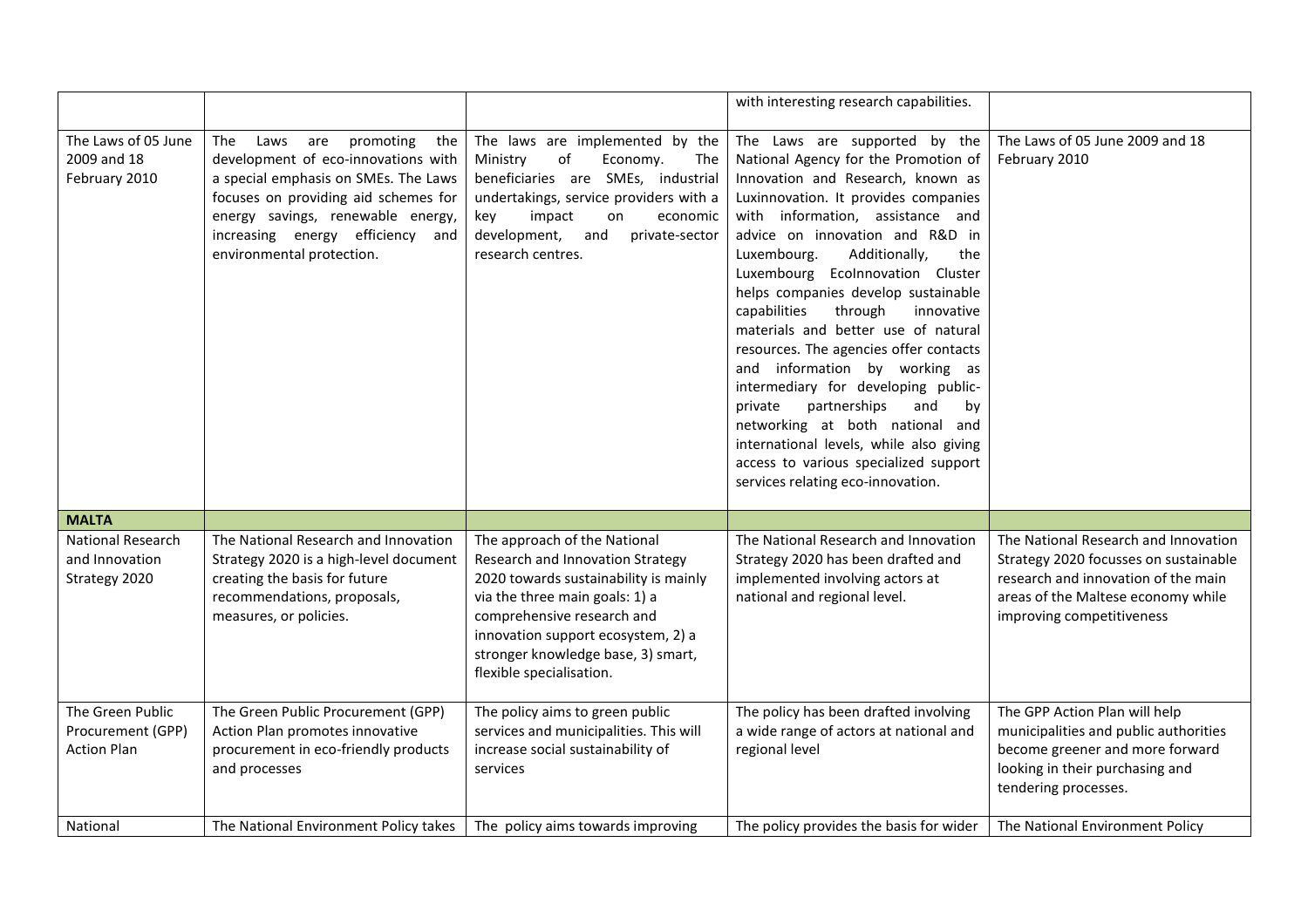| <b>Environment Policy</b>                                                                  | a detailed and holistic approach to<br>addressing various environmental<br>issues by building synergies among the<br>various aspects of sustainable<br>development | the overall economic and<br>environmental sustainability of Malta.                                                                                                                                                                                                                                                                                                                                                                                                                                                                                                                                                                                                                      | public participation in projects<br>initiated by national and local<br>authorities                                                                                                                                                                                                                                      | focusses on sustainable<br>environmental development of the<br>main areas of national economy while<br>improving Malta's competitiveness.                                                                                                                                                                                                 |
|--------------------------------------------------------------------------------------------|--------------------------------------------------------------------------------------------------------------------------------------------------------------------|-----------------------------------------------------------------------------------------------------------------------------------------------------------------------------------------------------------------------------------------------------------------------------------------------------------------------------------------------------------------------------------------------------------------------------------------------------------------------------------------------------------------------------------------------------------------------------------------------------------------------------------------------------------------------------------------|-------------------------------------------------------------------------------------------------------------------------------------------------------------------------------------------------------------------------------------------------------------------------------------------------------------------------|-------------------------------------------------------------------------------------------------------------------------------------------------------------------------------------------------------------------------------------------------------------------------------------------------------------------------------------------|
| <b>POLAND</b>                                                                              |                                                                                                                                                                    |                                                                                                                                                                                                                                                                                                                                                                                                                                                                                                                                                                                                                                                                                         |                                                                                                                                                                                                                                                                                                                         |                                                                                                                                                                                                                                                                                                                                           |
| Poland in EU-ETV<br>Pilot Programme                                                        | policies and initiatives<br>Implementation of EcoAP through<br>direct involvement of Poland in<br>international Pilot Programme.                                   | Sustainable from ecological<br>perspective.                                                                                                                                                                                                                                                                                                                                                                                                                                                                                                                                                                                                                                             | Results of the pilot programme will to<br>be evaluated and considered in<br>planning future actions.                                                                                                                                                                                                                    | Results of the pilot programme will to<br>be evaluated and considered in<br>planning future actions.                                                                                                                                                                                                                                      |
| <b>GEKON - Generator</b><br>of Ecological<br>Concepts                                      | Initiative combining R&D activities<br>with ecological dimension.                                                                                                  | Sustainable from ecological<br>perspective.                                                                                                                                                                                                                                                                                                                                                                                                                                                                                                                                                                                                                                             | Public call for projects open for<br>companies and R&D units.                                                                                                                                                                                                                                                           | Specific funding scheme matching<br>ecological issues with innovation with<br>a view to develop new solutions.                                                                                                                                                                                                                            |
| GREENEVO-the<br><b>Green Technology</b><br>Accelerator                                     | Development and internationalisation<br>of green technologies made in Poland.                                                                                      | Sustainable from ecological and<br>economic perspective.                                                                                                                                                                                                                                                                                                                                                                                                                                                                                                                                                                                                                                | Polish companies which develop green<br>technologies can participate the<br>initiative.                                                                                                                                                                                                                                 | Public incentive supporting<br>development of existing green<br>technologies.                                                                                                                                                                                                                                                             |
| <b>PORTUGAL</b>                                                                            |                                                                                                                                                                    |                                                                                                                                                                                                                                                                                                                                                                                                                                                                                                                                                                                                                                                                                         |                                                                                                                                                                                                                                                                                                                         |                                                                                                                                                                                                                                                                                                                                           |
| Inclusion of eco-<br>innovation in the<br>Organic Law of<br>Government and<br>policy plans | There is an increased interest at<br>governmental level to create a<br>dedicated policy strategy tackling eco-<br>innovation as policy priority.                   | The policy plans implemented in 2013,<br>namely National Urban Waste<br>Strategy Plan, National Rural<br>Development Program 2020, Strategic<br>Plan for Tourism 2013-2015, National<br>Action Plan for Energy Efficiency and<br>Renewable Energies, tackle the main<br>eco-innovation areas in Portugal<br>related to sustainable construction,<br>water and energy efficiency. The<br>implementation of these policies aim<br>at contributing to meet the Europe<br>2020 targets on climate change and<br>energy by addressing challenges, such<br>as support more R&D and innovation<br>in the economy, more efficient use of<br>resources and investing in cleaner<br>technologies. | This initiative has an impact on the<br>different players in the society, from<br>Universities and the industry/end<br>users, to public administration and the<br>citizens. Each actor will contribute to<br>the implementation of the policies<br>and will be directly or indirectly<br>influenced by the performance. | While there is no dedicated eco-<br>innovation policy strategy in Portugal,<br>eco-innovation is somewhat<br>addressed in general innovation, S&T,<br>environmental, and energy policies,<br>however there is a need to create a<br>strong policy framework to support<br>and promote eco-innovation and<br>employment in eco-industries. |
| Portuguese Water                                                                           | Portuguese Water Partnership (PWP)                                                                                                                                 | The Partnership will intend to improve                                                                                                                                                                                                                                                                                                                                                                                                                                                                                                                                                                                                                                                  | The Portuguese Water Partnership's                                                                                                                                                                                                                                                                                      | The Portuguese Water Partnership's                                                                                                                                                                                                                                                                                                        |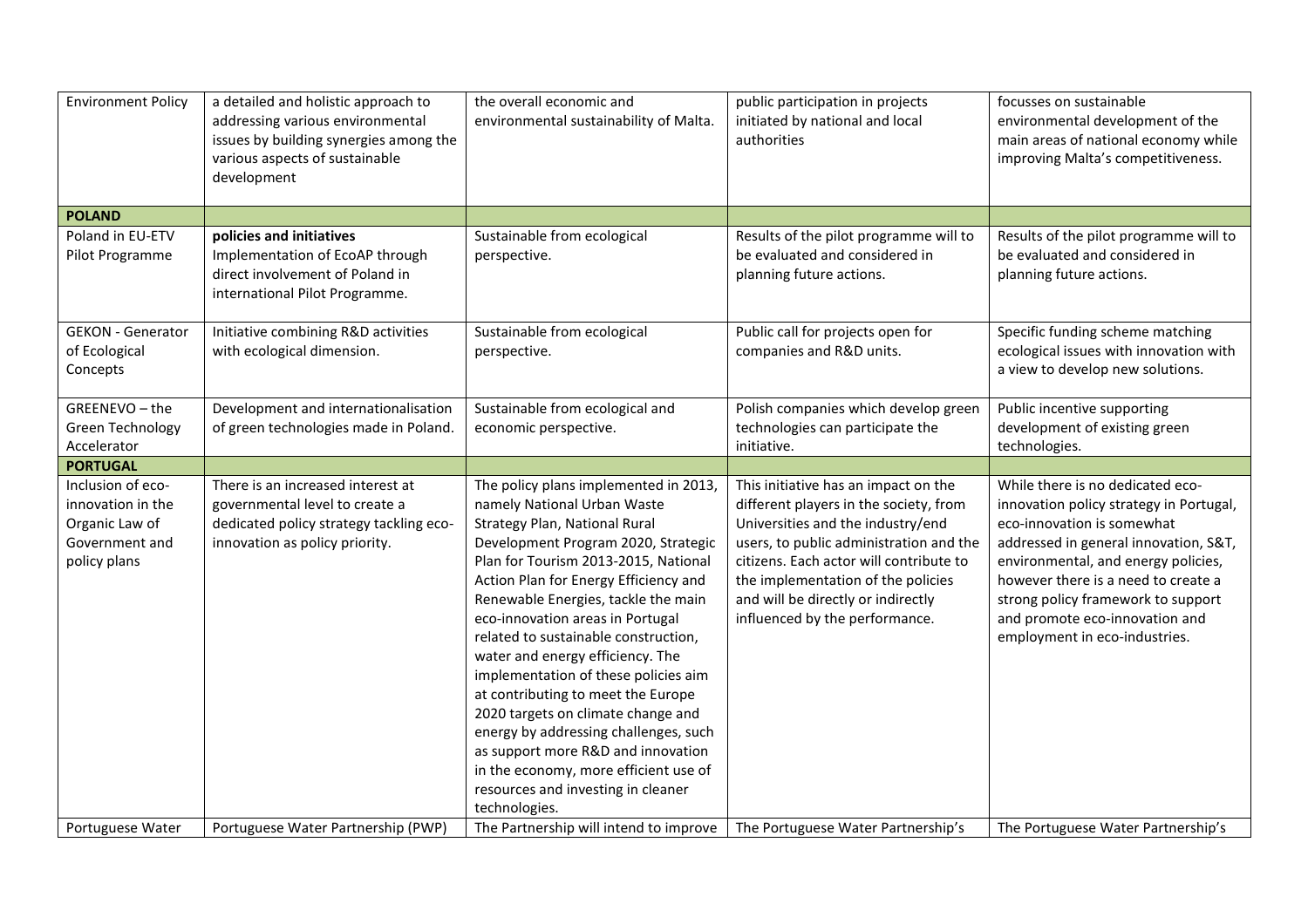| Partnership (PWP) | fosters the discussion and reflection<br>on future challenges related to water<br>sector. Furthermore, the PWP is highly<br>involved in the European Innovation<br>Partnership on Water, launched by the<br>European Commission and endorsed<br>by the EU Member States in 2012,<br>where PWP contributes to facilitate<br>the development of innovative<br>solutions to deal with grand societal<br>challenges such as water challenges. | the recourse efficiency at national and<br>European level and to address water<br>issues and challenges in the water-<br>using industry.                                                                                                                                                                                                                               | aims to promote an effective link<br>between professionals, institutions<br>and companies in order to enhance<br>innovation in the water sector through<br>facilitating cooperation between<br>companies and research centres.                                                                                                                                                                                                    | mission is to promote an effective link<br>between professionals, institutions<br>and companies in order to project the<br>knowledge and skills of the<br>Portuguese water sector in the world.                                                                                                                                                                                                                                                                                                                                                                                                                                                                                                                                                                                                                                                                                                                                                                                  |
|-------------------|-------------------------------------------------------------------------------------------------------------------------------------------------------------------------------------------------------------------------------------------------------------------------------------------------------------------------------------------------------------------------------------------------------------------------------------------|------------------------------------------------------------------------------------------------------------------------------------------------------------------------------------------------------------------------------------------------------------------------------------------------------------------------------------------------------------------------|-----------------------------------------------------------------------------------------------------------------------------------------------------------------------------------------------------------------------------------------------------------------------------------------------------------------------------------------------------------------------------------------------------------------------------------|----------------------------------------------------------------------------------------------------------------------------------------------------------------------------------------------------------------------------------------------------------------------------------------------------------------------------------------------------------------------------------------------------------------------------------------------------------------------------------------------------------------------------------------------------------------------------------------------------------------------------------------------------------------------------------------------------------------------------------------------------------------------------------------------------------------------------------------------------------------------------------------------------------------------------------------------------------------------------------|
| EnergyIN          | EnergyIN is engaged in the discussions<br>related to the Europe 2020 strategy<br>for growth and employment. The<br>initiative aims at supporting policy<br>decisions towards renewable energy<br>and energy efficiency.                                                                                                                                                                                                                   | Portugal is now one of the countries in<br>the world that has had the fastest<br>growth rate in green electricity. The<br>renewable energy and the energy<br>efficiency are perceived as important<br>sectors for the economic activity in<br>the country, as it has a large number<br>of companies involved, and there is a<br>growing activity in innovation uptake. | This initiative is a cluster that<br>encourages cooperation between<br>different multidisciplinary actors<br>involved in EnergyIN aiming to create<br>networking opportunities that lead to<br>the outset of new ideas and projects<br>and to position Portuguese companies<br>as world players in the value chain of<br>renewable energies and energy<br>efficiency, and an important driver for<br>new research and innovation. | Some success cases resulting from the<br>EnergyIN networking activities and<br>cooperation, as presented in the<br>"Catalogue of Portuguese eco-<br>innovation competencies", are:<br>- Windfloat project consists of a<br>floating offshore wind device,<br>equipped with a 2MW turbine, with a<br>prototype currently in the sea off the<br>coast of Aguçadoura in the North of<br>Portugal.<br>- SolarSel - It is an innovative project<br>to incorporate PV in glass, using<br>simpler and cheaper production<br>methods to produce a transparent<br>solar cell (Graetzel cell). It has already<br>produced several patents and it has<br>now gone from the lab scale to a<br>scaling-up phase.<br>- Inovgrid - considered a reference<br>project at EU level, it is a sophisticated<br>system applicable to electricity<br>distribution grids, currently installed in<br>Évora, a city in Alentejo, where it<br>allows for the utility to manage the<br>grid at a distance. |
| <b>ROMANIA</b>    |                                                                                                                                                                                                                                                                                                                                                                                                                                           |                                                                                                                                                                                                                                                                                                                                                                        |                                                                                                                                                                                                                                                                                                                                                                                                                                   |                                                                                                                                                                                                                                                                                                                                                                                                                                                                                                                                                                                                                                                                                                                                                                                                                                                                                                                                                                                  |
| <b>ECOREG</b>     | Testing the application of industrial                                                                                                                                                                                                                                                                                                                                                                                                     | To demonstrate the potential of                                                                                                                                                                                                                                                                                                                                        | 241 economic and social units                                                                                                                                                                                                                                                                                                                                                                                                     |                                                                                                                                                                                                                                                                                                                                                                                                                                                                                                                                                                                                                                                                                                                                                                                                                                                                                                                                                                                  |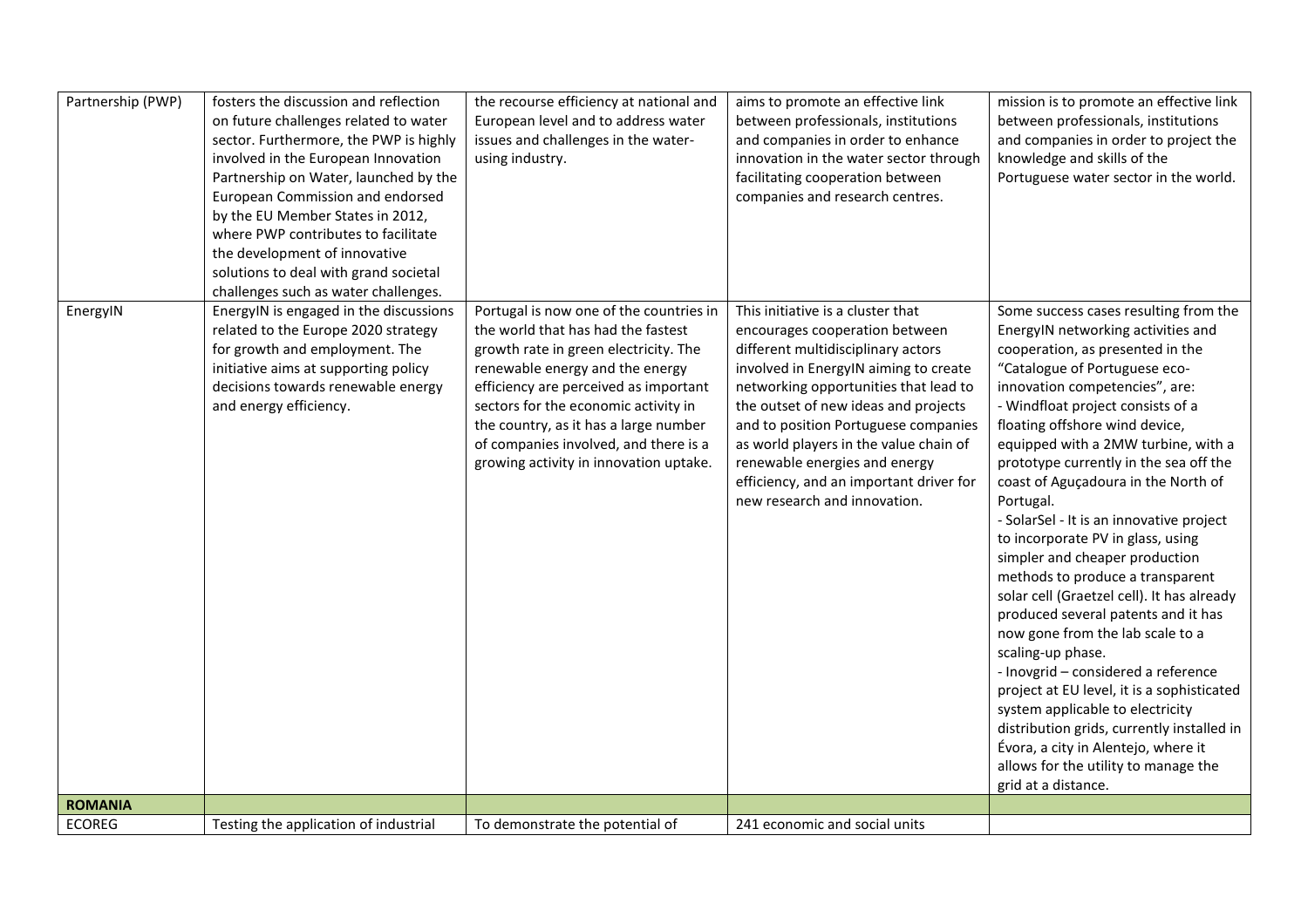|                                                                                                 | symbiosis (IS) principles in the area of<br>Suceava county, also allowing for<br>regional symbiotic development with<br>the neighbouring counties.                                                              | industrial symbiosis for sustainable<br>development of Romanian social-<br>economic system. Reuse of resources<br>and by-products used in one<br>production cycle into another,<br>reduced emissions of greenhouse<br>gases, reduced soil and water<br>pollution and improved landscaping<br>aesthetics. | participate in the network of IS; 170<br>units involved in completed synergies;<br>63 companies, from 48 industrial<br>sectors surveyed. The project involved<br>the government, local authorities,<br>international partners and companies. |                                                                                                                                                                                                                                                                                                                  |
|-------------------------------------------------------------------------------------------------|-----------------------------------------------------------------------------------------------------------------------------------------------------------------------------------------------------------------|----------------------------------------------------------------------------------------------------------------------------------------------------------------------------------------------------------------------------------------------------------------------------------------------------------|----------------------------------------------------------------------------------------------------------------------------------------------------------------------------------------------------------------------------------------------|------------------------------------------------------------------------------------------------------------------------------------------------------------------------------------------------------------------------------------------------------------------------------------------------------------------|
| <b>RONDINE</b>                                                                                  | Encourage sustainable use of natural<br>resources, by fostering renewable<br>hydro and geothermal sources to<br>produce energy                                                                                  | Reducing GHG emissions, increasing<br>the share of RES in final energy<br>consumption                                                                                                                                                                                                                    | Central and local government, state<br>owned companies in energy, energy<br>companies                                                                                                                                                        | Romania's target for 2020 for RES<br>already met, significant potential for<br>biomass, geothermal and hydro still to<br>be developed. Policy goes together<br>with a green certificates scheme for<br>RES. Investments in facilities have to<br>be located in the areas where<br>infrastructure already exists. |
| <b>GREEN HOUSE</b>                                                                              | State incentive to support households<br>to install new technologies like<br>photovoltaics, solar panels, heat<br>pumps, biomass boilers or other eco-<br>efficient and energy efficient devices<br>for heating | Increasing energy efficiency of<br>buildings, increasing share of RES,<br>reducing GHG emissions, reducing<br>costs of house maintenance and<br>utilities                                                                                                                                                | Large support from house owners,<br>more than 23,000 applications<br>submitted in 3 years, more than<br>13,000 beneficiaries, local authorities,<br>governmental bodies involved,<br>producers of green technologies and<br>other companies  | Programme intended to be expanded<br>for legal persons.<br>RES legislation incomplete, physical<br>persons cannot supply the grid, the<br>energy surplus is lost.                                                                                                                                                |
| <b>SLOVENIA</b>                                                                                 |                                                                                                                                                                                                                 |                                                                                                                                                                                                                                                                                                          |                                                                                                                                                                                                                                              |                                                                                                                                                                                                                                                                                                                  |
| Slovenian industrial<br>policy (SPI)                                                            | Main pillars only implicitly recognised<br>Eco innovations as promoter of<br>innovations and development.                                                                                                       | Lack of clearly set measures, goals and<br>timeframes makes judge of<br>sustainability very hard.                                                                                                                                                                                                        | Interested stakeholder were involved<br>in preparation of the strategy.                                                                                                                                                                      | Generally oriented toward eco<br>innovations, but without<br>implementation mechanism                                                                                                                                                                                                                            |
| Resolution on<br>Research and<br><b>Innovation Strategy</b><br>of Slovenia 2011-<br>2020 (RISS) | Green public procurement is<br>recognised as only promoter of Eco<br>Innovation in innovative economy.                                                                                                          | Due to missing implementation<br>legislation, sustainability is in<br>question.                                                                                                                                                                                                                          | In the preparation phase wide public<br>participation was foreseen and also<br>reached.                                                                                                                                                      | Adopted strategy is not implemented<br>due to political reasons.                                                                                                                                                                                                                                                 |
| Policies in adoption<br>phase:                                                                  | In the current version of the<br>documents there is no strong focus on<br>eco-innovations                                                                                                                       | Mid-term documents oriented in<br>achieving also Europa 2020 goals                                                                                                                                                                                                                                       | As all of mentioned documents are<br>late and still in adoption phase, public<br>participation is foreseen but<br>sometimes looks not well organised.                                                                                        | In the period of preparation different<br>versions of the document were<br>prepared, opposite to each other's, as<br>in case of Smart strategy due to a<br>political reasons. Political crisis in last<br>3 years prevent to harmonise content                                                                   |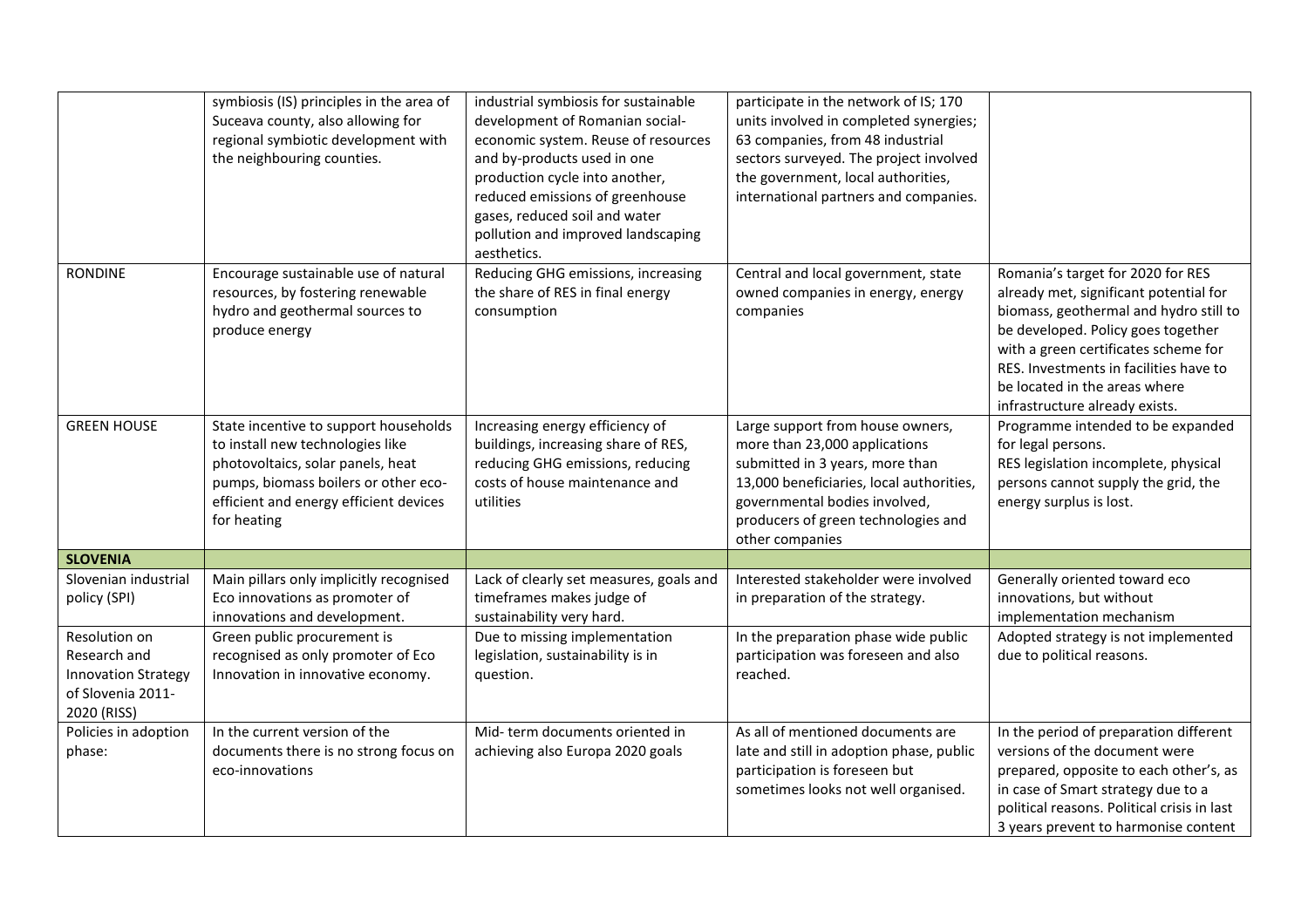|                                                   |                                                                                                                                                                                                                                                                                                                                                                                                                                                                                                                                                                                                                                                                                                                                                                                                                                                                                                                                                                                                                                |                                                                                                                                                                                                                                                                                                                                                                                                                                                                                                                                                                                                                                  |                                                                                                                                                                                                                                                                                                                                                                                                 | and to adopt the documents.                                                                                                                                                                                                                                                                                  |
|---------------------------------------------------|--------------------------------------------------------------------------------------------------------------------------------------------------------------------------------------------------------------------------------------------------------------------------------------------------------------------------------------------------------------------------------------------------------------------------------------------------------------------------------------------------------------------------------------------------------------------------------------------------------------------------------------------------------------------------------------------------------------------------------------------------------------------------------------------------------------------------------------------------------------------------------------------------------------------------------------------------------------------------------------------------------------------------------|----------------------------------------------------------------------------------------------------------------------------------------------------------------------------------------------------------------------------------------------------------------------------------------------------------------------------------------------------------------------------------------------------------------------------------------------------------------------------------------------------------------------------------------------------------------------------------------------------------------------------------|-------------------------------------------------------------------------------------------------------------------------------------------------------------------------------------------------------------------------------------------------------------------------------------------------------------------------------------------------------------------------------------------------|--------------------------------------------------------------------------------------------------------------------------------------------------------------------------------------------------------------------------------------------------------------------------------------------------------------|
| <b>SPAIN</b>                                      |                                                                                                                                                                                                                                                                                                                                                                                                                                                                                                                                                                                                                                                                                                                                                                                                                                                                                                                                                                                                                                |                                                                                                                                                                                                                                                                                                                                                                                                                                                                                                                                                                                                                                  |                                                                                                                                                                                                                                                                                                                                                                                                 |                                                                                                                                                                                                                                                                                                              |
| <b>Waste Prevention</b><br><b>State Programme</b> | The Waste Prevention State<br>Programme develops the policy for<br>waste prevention and its main goal is<br>to reduce the waste that will be<br>generated in 2020 by 10% in<br>comparison to the weight of the waste<br>generated in 2010 and it will carry out<br>a biennial assessment of the<br>achievements made in matters of<br>prevention.<br>This programme is structured around<br>four strategic lines designed to affect<br>elements for<br>kev<br>waste<br>the<br>prevention: reduction of the amount<br>of waste; reuse and extension of the<br>useful life of products; reduction of<br>the content of harmful substances in<br>materials and products; and reduction<br>of the impacts on human health and<br>the environment.<br>Each line will identify its sectors of<br>activity or product areas in which<br>priority action will be taken and the<br>most effective prevention measures<br>will be proposed. Its implementation<br>will depend on a number of actions<br>carried out in different fields. | Prevention yields tangible benefits<br>that manifest themselves in savings<br>made in the consumption of raw<br>materials and a reduction in the cost<br>of waste management. It also<br>contributes to the generation of new<br>business<br>and<br>employment<br>opportunities.<br>Waste prevention activities promote<br>new economic activities related with<br>reuse, repair or second hand markets.<br>Many of these activities facilitate self-<br>employment, the consolidation of<br>activities carried out by micro and<br>small and medium enterprises or the<br>integration of people at risk of social<br>exclusion. | Waste<br>Prevention<br>State<br>The<br>programme has been sent to the<br>Autonomous Communities, to the<br>different Ministries and<br>to<br>the<br>interested sectors. It has been<br>subjected to public participation by<br>being published on the Ministry's<br>website and it was also presented at<br>the Sectoral Conference and at the<br>Environment<br>Advisory<br>Council<br>(CAMA). | The programme is based on existing<br>prevention measures, it analyses them<br>and it defines the new ones based on<br>the four lines mentioned above. It<br>establishes and analyses actions to be<br>in the different<br>carried<br>out<br>communities<br>autonomous<br>and<br>encourages the use of R+D+I |
| <b>Smart City Malaga</b>                          | Malaga City Council has passed, in one<br>of its plenary meetings, all actions<br>related with Smart Cities, including<br>this concept into a transversal policy<br>in all of the municipality's different<br>departments.<br>Malaga has increased its energy<br>efficiency measures thanks to the<br>Malaga SmartCity project together<br>with ENDESA. Other measures are: the                                                                                                                                                                                                                                                                                                                                                                                                                                                                                                                                                                                                                                                | Malaga promotes energy efficiency<br>through ENDESA's SmartCity Malaga<br>project. Smartcity Málaga is a project<br>which defines the model for the eco-<br>efficient cities of the future. It is a<br>smartgrid pilot initiative which is part<br>of the European Union's 20-20-20<br>Plan, whereby Endesa and its<br>customers are working together to<br>reduce environmental impact by                                                                                                                                                                                                                                       | The City Council of Malaga encourages<br>citizen participation through actions<br>carried out by electronic<br>administration, egovernment. The city<br>council also has a department for<br>citizen participation. An internal<br>programme has been developed at<br>the council called Participation Diary<br>and the citizens are involved in<br>different areas and issues.                 | Malaga Town Council is the Vice-<br>president organisation for RECI. It was<br>a finalist in the Smart City World<br>Congress. It has signed agreements<br>with Red.Es and EOI and it is a<br>demonstration centre for the FIWARE<br>platform. It has received the E-<br>Visionary Award.                    |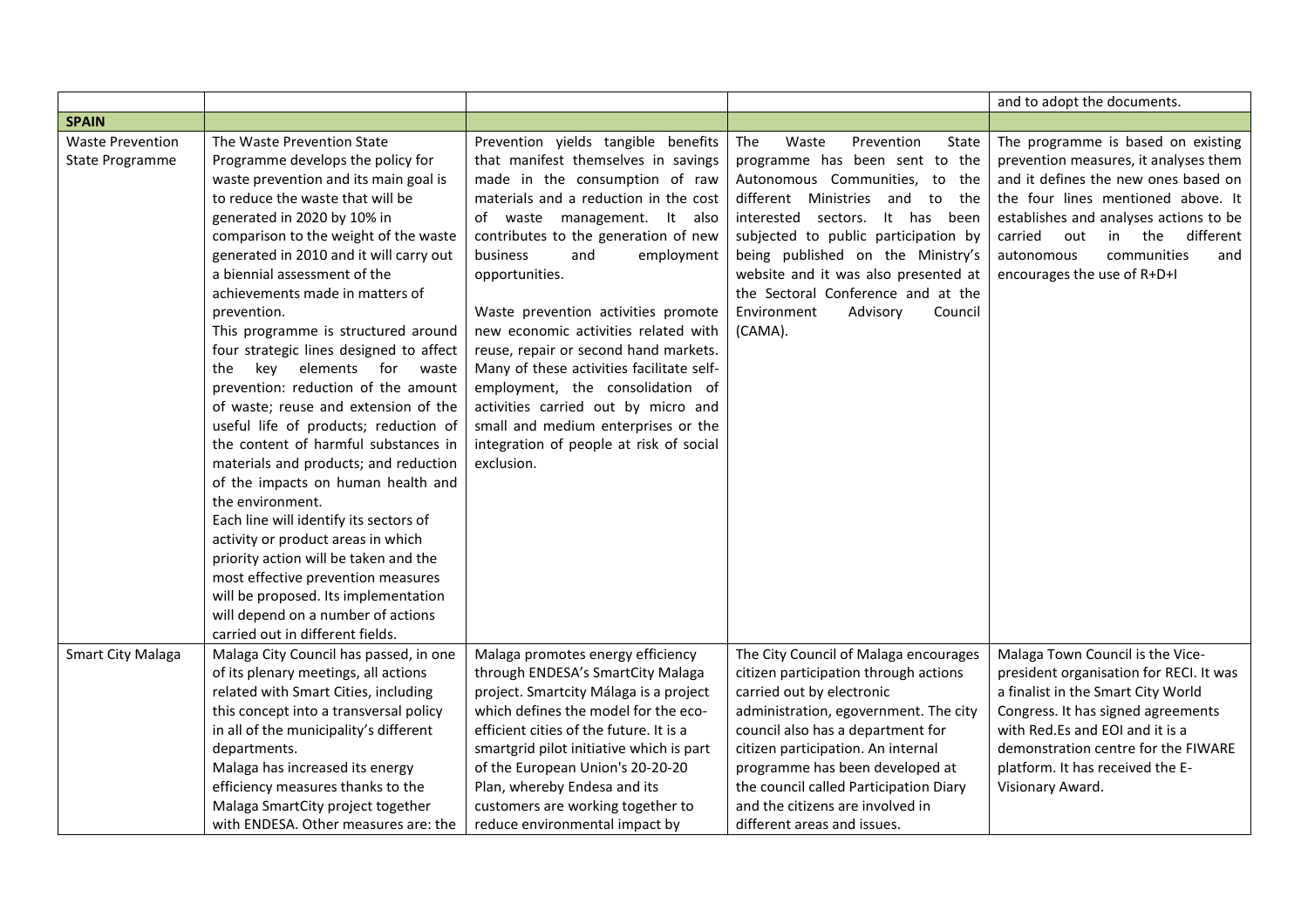|                                                                                      | use of biogas energy created at the<br>local dumping site, drying of sewage<br>sludge and photovoltaic power plants;<br>promotion of sustainable movement<br>with electric vehicles; improvement in<br>the management of communications<br>and red tape procedures with the<br>citizens.                                                                                                                                                                                                                                                                                                                                                                                                                                                                                                     | fostering the use of renewable<br>energies, improving energy efficiency,<br>bringing generation and demand into<br>line, and encouraging rational and<br>efficient consumption. An example of<br>this is the use of smartmetering: over<br>17.000 smart meters have been<br>installed, and a sample of 50 of these<br>users have energy efficiency solutions<br>for their homes. Over 10 SMEs and                                                                                                                                                                                                                                                                                                                                                                                |                                                                                                                                |                                                                                                |
|--------------------------------------------------------------------------------------|----------------------------------------------------------------------------------------------------------------------------------------------------------------------------------------------------------------------------------------------------------------------------------------------------------------------------------------------------------------------------------------------------------------------------------------------------------------------------------------------------------------------------------------------------------------------------------------------------------------------------------------------------------------------------------------------------------------------------------------------------------------------------------------------|----------------------------------------------------------------------------------------------------------------------------------------------------------------------------------------------------------------------------------------------------------------------------------------------------------------------------------------------------------------------------------------------------------------------------------------------------------------------------------------------------------------------------------------------------------------------------------------------------------------------------------------------------------------------------------------------------------------------------------------------------------------------------------|--------------------------------------------------------------------------------------------------------------------------------|------------------------------------------------------------------------------------------------|
|                                                                                      |                                                                                                                                                                                                                                                                                                                                                                                                                                                                                                                                                                                                                                                                                                                                                                                              | emblematic buildings in the area have<br>energy efficiency solutions installed<br>which enables them to monitor<br>consumption and control some of<br>their charging                                                                                                                                                                                                                                                                                                                                                                                                                                                                                                                                                                                                             |                                                                                                                                |                                                                                                |
| <b>DB-HE Basic</b><br>Document "Energy<br>Saving", Technical<br><b>Building Code</b> | It is an order from the Ministry of<br>Public Works passed in September<br>2013. It is an adaptation of the<br>national regulation from EU<br>commitments such as the package of<br>measures on energy and climate<br>change that are included in the 20-20-<br>20 objective. It is also used to reduce<br>greenhouse gas emissions, in an<br>approach to comply with the Kyoto<br>Protocol - Framework Convention of<br>the United Nations on Climate<br>Change.<br>The initiatives are related to energy<br>saving in buildings when considering:<br>- The limitation of energy<br>consumption<br>- The limitation of energy demand<br>The performance of thermal<br>installations<br>The energy efficiency in lighting<br>installations<br>The minimum solar contribution of<br>hot water | Energy efficiency in buildings is<br>essential to ensure the country's<br>energetic sustainability in terms of<br>energy consumption and in terms of<br>reducing greenhouse gas emissions.<br>The aim of the main requirement<br>"Energy Saving" is to achieve a<br>rational use of the necessary energy<br>to be used in buildings, reducing<br>consumption to sustainable limits and<br>accomplishing that part of this<br>consumption be provided by<br>renewable energy sources as a<br>consequence of its project's features,<br>construction, use and maintenance.<br>This document specifies the<br>procedures and aimed parameters<br>that will make sure that the basic<br>needs are satisfied and that the<br>minimum quality levels of energy<br>saving are surpassed | The passing of this order was accepted<br>by the private and public sector after<br>they were consulted. Public<br>acceptance. | This order updates the existing<br>regulation on building and adapts it to<br>EU requirements. |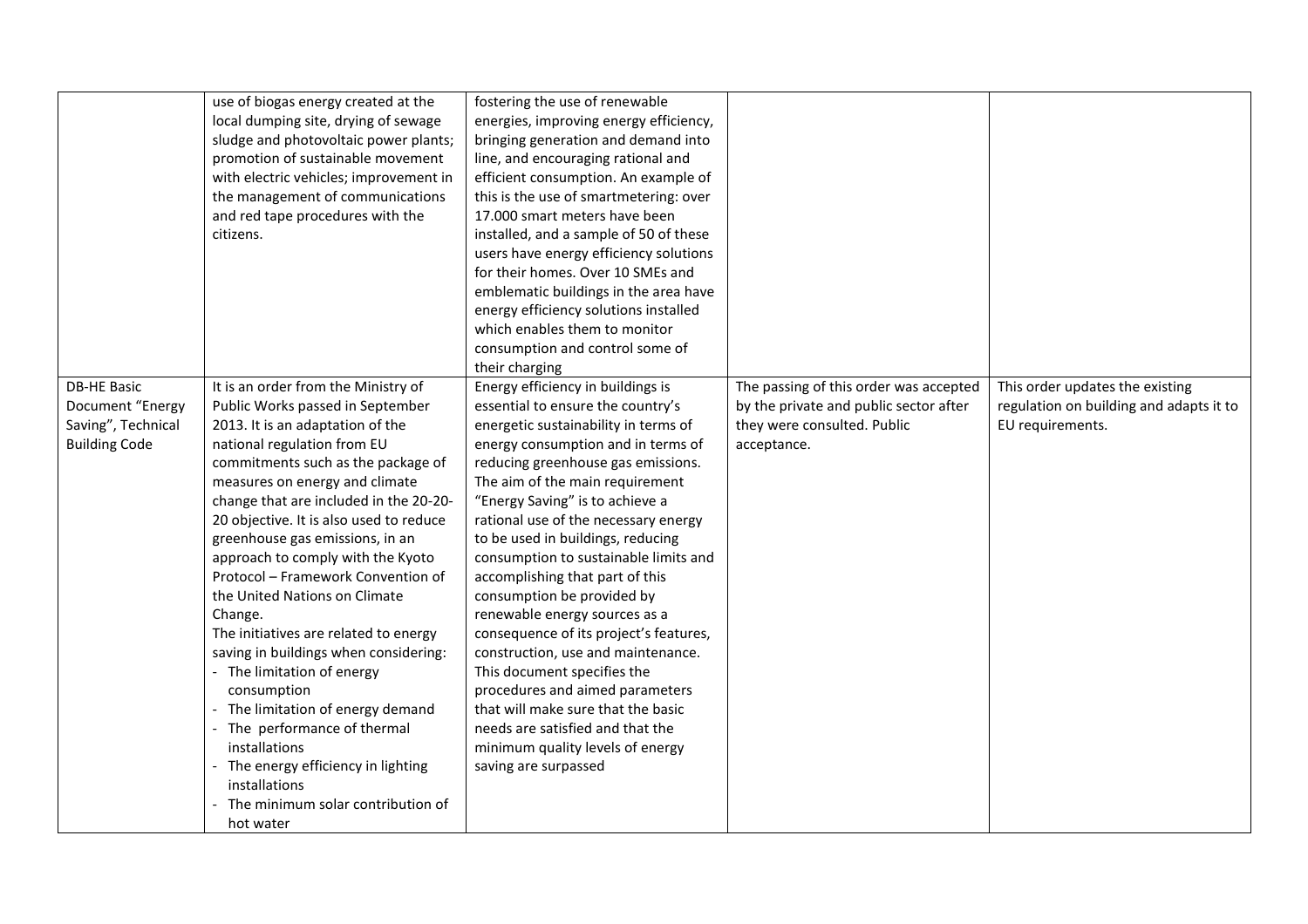|                   | The minimum photovoltaic                 |                                         |                                           |                                        |
|-------------------|------------------------------------------|-----------------------------------------|-------------------------------------------|----------------------------------------|
| <b>SWEDEN</b>     | contribution of electric energy          |                                         |                                           |                                        |
| Sustainable       | A proposal of Measures for A More        | Average private consumption in          | The policy focuses mainly on what the     | The<br>policy<br>recognises<br>that a  |
| Consumption and   | Sustainable Consumption by Swedish       | Sweden is far from environmentally      | Swedish public agencies can do but        | fundamental prerequisite for a more    |
| Circular Economy  | EPA includes: 1) Strategy for            | sustainable. To reduce environmental    | recognises that private actors (i.e.      | sustainable consumption is the         |
|                   | Sustainable Consumption;                 | and health impacts, consumption         | businesses and consumers) play an         | internalisation of environmental costs |
|                   | 2) Innovation Competitions and           | patterns, levels and lifestyles need to | important role in its successful          | in the price of goods and services.    |
|                   | Innovation Award for Recycling and       | change. Departing from this, Swedish    | implementation. The whole society         |                                        |
|                   | Circular Economy; 3) Good Practice       | EPA proposes that new policies are      | should collaborate for sustainable and    |                                        |
|                   | Examples and Cooperation between         | developed and existing instruments      | conscious consumption.                    |                                        |
|                   | Public Agencies for Circular Economy.    | revised. The policies for<br>are        | The work within the focus area of         |                                        |
|                   |                                          | sustainable consumption should not      | sustainable consumption emphasises        |                                        |
|                   |                                          | only influence what we consume but      | the role of consumers and the need        |                                        |
|                   |                                          | also reduce our consumption levels      | for supportive frameworks, measures       |                                        |
|                   |                                          | behaviour<br>and<br>bring<br>change.    | and instruments to accelerate the         |                                        |
|                   |                                          | Economic development should be          | transition to a resource efficient        |                                        |
|                   |                                          | decoupled from the<br>increased         | society. New ideas often arise when       |                                        |
|                   |                                          | consumption, extraction of natural      | people from different backgrounds,        |                                        |
|                   |                                          | resources and negative environmental    | expertise, disciplines, sectors or        |                                        |
|                   |                                          | impacts. New measures of welfare        | organisations meet and interact. More     |                                        |
|                   |                                          | need to be developed.                   | and more companies therefore invite       |                                        |
|                   |                                          |                                         | other stakeholders to participate in      |                                        |
|                   |                                          |                                         | their development processes, which is     |                                        |
|                   |                                          |                                         | often called "open innovation".           |                                        |
| ICT for a greener | 2007 a feasibility study to<br>In In     | The policy departs from the need to     | While the policy targets Swedish          | During the Swedish EU Presidency in    |
| administration    | summarise national initiatives and       | meet national climate targets and       | public agencies, who should become        | autumn 2009, Sweden arranged a         |
|                   | propose future initiatives on the        | highlights the importance to reduce     | an example for other actors in the        | ministerial conference on Electronic   |
|                   | governmental level was done. The         | Sweden's environmental footprint. It    | society<br>how<br>reduce<br>on<br>to      | (eGovernment).<br>Government           |
|                   | Government then commissioned an          | highlights the need to reduce           | environmental<br>impacts with the         | eGovernment relates to improving       |
|                   | analysis of the ICT activities of public | environmental impacts in the energy,    | increased use of ICT, public and          | performance in public administration   |
|                   | agencies from an environmental           | transportation and building sectors via | private organisations are encouraged      | by taking an advantage of ICT use      |
|                   | perspective. In 2009-2010 Swedish        | the increased use of ICT. The potential | follow<br>the<br>Government's<br>to       | combined with organisational changes   |
|                   | EPA to developed a proposal for a        | for annual energy saving, if all public | recommendations. In particular, the       | and new skills. The conference         |
|                   | public sector action plan for ICT for    | agencies chose the greenest ICT         | business sector is very active in the ICT | resulted in a ministerial declaration  |
|                   | the environment. This proposal was       | alternatives, is 16 000 MWh. Virtual    | for the environment area. Swedish IT      | stating that eGovernment should be     |
|                   | the basis for the policy analysed here.  | meetings are expected to offer new      | & Telecom Industries has been             | used to promote a sustainable, low-    |
|                   |                                          | and improved ways of meeting, which     | running its Green ICT project, which      | carbon economy.                        |
|                   |                                          | enhance time and space accessibility,   | includes a tool to measure the            |                                        |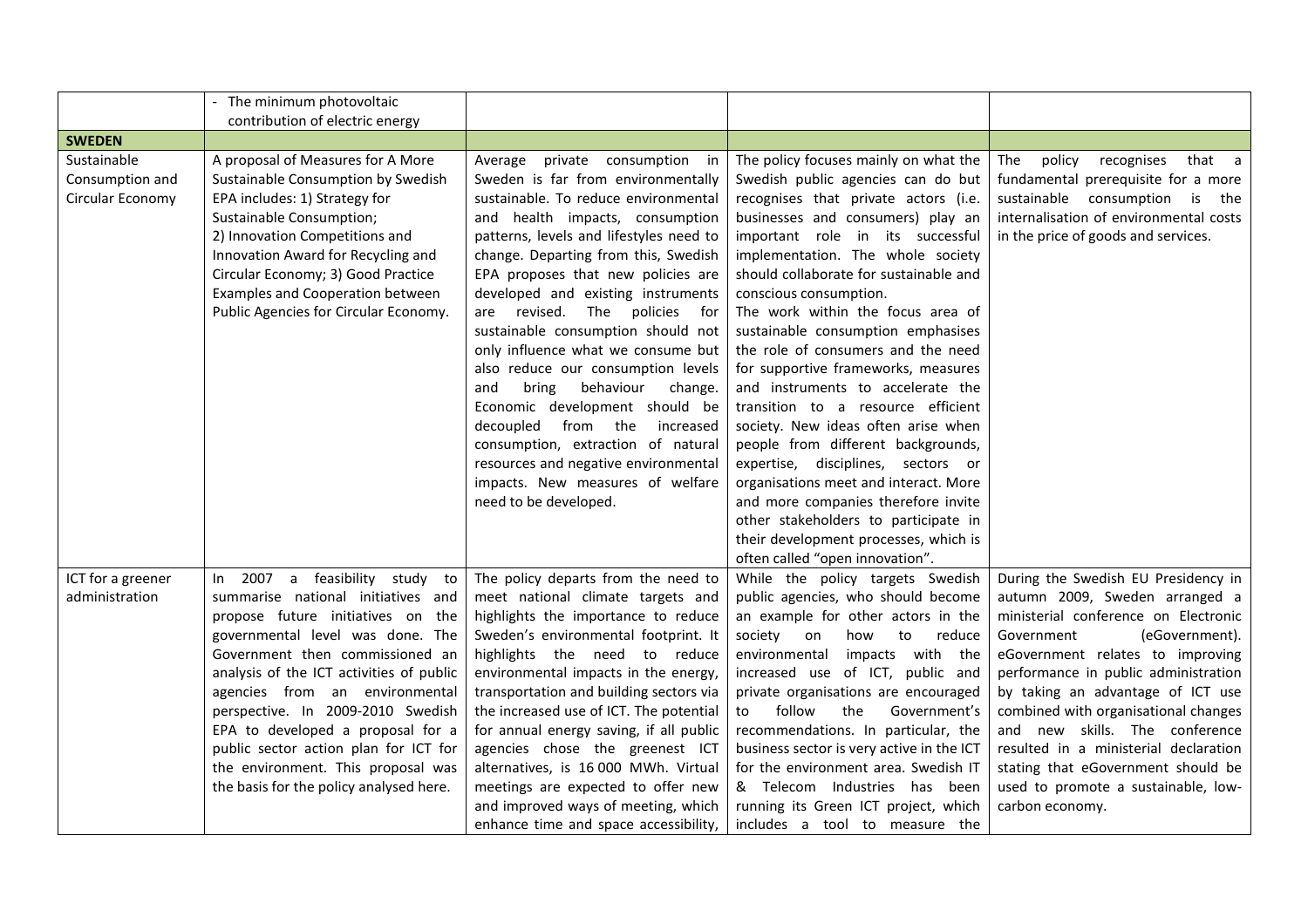|                                      |                                                                                                                                                                                                                 | and reduce resource consumption and<br>negative environmental impacts by<br>eliminating a need to travel to a<br>meeting.                                                                                                                                                                                                                                                                                                                                        | organisation's green ICT maturity<br>against a green ICT index. The project<br>has spread to other Nordic countries,<br>and a Nordic portal featuring best<br>practice examples from different<br>sectors was established.                                                                                                                                                                                                                                                                                                                                                                                                                                                                                                                                                                                                                                                                     |                                                                                                                                                                                                                                                                                     |
|--------------------------------------|-----------------------------------------------------------------------------------------------------------------------------------------------------------------------------------------------------------------|------------------------------------------------------------------------------------------------------------------------------------------------------------------------------------------------------------------------------------------------------------------------------------------------------------------------------------------------------------------------------------------------------------------------------------------------------------------|------------------------------------------------------------------------------------------------------------------------------------------------------------------------------------------------------------------------------------------------------------------------------------------------------------------------------------------------------------------------------------------------------------------------------------------------------------------------------------------------------------------------------------------------------------------------------------------------------------------------------------------------------------------------------------------------------------------------------------------------------------------------------------------------------------------------------------------------------------------------------------------------|-------------------------------------------------------------------------------------------------------------------------------------------------------------------------------------------------------------------------------------------------------------------------------------|
| Strategy for a Bio-<br>based Economy | The Swedish Research and Innovation<br>Strategy for a Bio-based Economy                                                                                                                                         | A transition to a bio-based economy is<br>seen as a pathway to reduce climate<br>effects and the use of fossil-based raw<br>materials. Biomass materials also<br>acquire added value as their use in a<br>bio-based economy leads to the<br>reduction of fossil fuel use, and<br>recovery of nutrients and energy as<br>additional end products. The ultimate<br>objective is to optimise the value and<br>contribution of ecosystem services to<br>the economy. | Addressing the challenge of transition<br>to a bio-based economy will require<br>collaboration among actors and<br>sectors, who should work together to<br>deal with the complex issues and<br>demands for solutions that the<br>challenge gives a rise to. While the<br>Swedish Government and Parliament<br>dictate the overarching prerequisites<br>in terms of legislation and governance<br>to promote a transition to a bio-based<br>economy, other actors such as<br>universities, colleges and research<br>institutes, as well as regions,<br>municipalities and commerce are<br>crucial to engage in the process. While<br>R&D on solutions for an accelerated<br>transition to a bio-based economy is a<br>primary task for universities and<br>research institutes, the Strategy<br>recognises that public actors and civil<br>society have also important roles in<br>the process. | While the organisation of the funding<br>of research, development<br>and<br>innovation within the area of bio-<br>economy functions well, there is a<br>need for a closer involvement of<br>users/consumers<br>prioritising<br>in<br>knowledge gaps and new problem<br>areas.       |
| <b>UNITED KINGDOM</b>                |                                                                                                                                                                                                                 |                                                                                                                                                                                                                                                                                                                                                                                                                                                                  |                                                                                                                                                                                                                                                                                                                                                                                                                                                                                                                                                                                                                                                                                                                                                                                                                                                                                                |                                                                                                                                                                                                                                                                                     |
| Adaptation to<br>climate change      | The policy is about adapting to the<br>climate change to be better protected<br>from its effects. For this, a number of<br>actions have been put in place to<br>assess risks and impacts and find<br>solutions. | Proposals are planned for the long<br>term, by reflecting climate risks and<br>sustainable development, protecting<br>the environment, promoting growth.                                                                                                                                                                                                                                                                                                         | Some proposals are responsibility of<br>the government, but others cover<br>areas of joint responsibility where it is<br>necessary to develop shared solutions.<br>Local government, industry,<br>communities and civil society all have<br>important roles to play.                                                                                                                                                                                                                                                                                                                                                                                                                                                                                                                                                                                                                           | The observation includes risk<br>assessments, analysis of opportunities<br>from climate change for different<br>sectors, projections of future changes<br>of the climate in the UK, assessment<br>of the progress of the implementation<br>of the National Adaptation<br>Programme. |